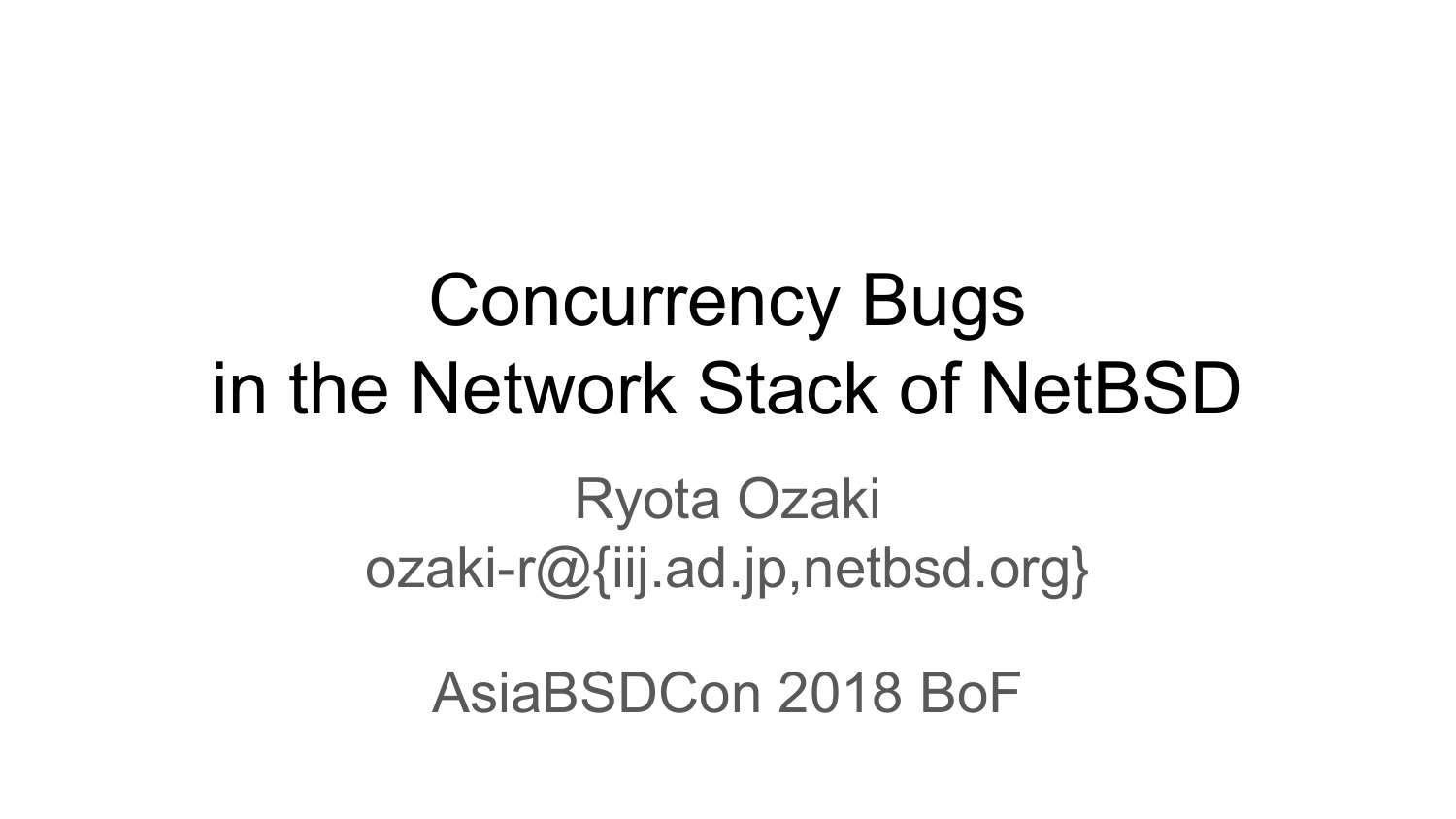#### Table of Contents

- Brief overview of NetBSD internals
- Examples of deadlocks
- Examples of race conditions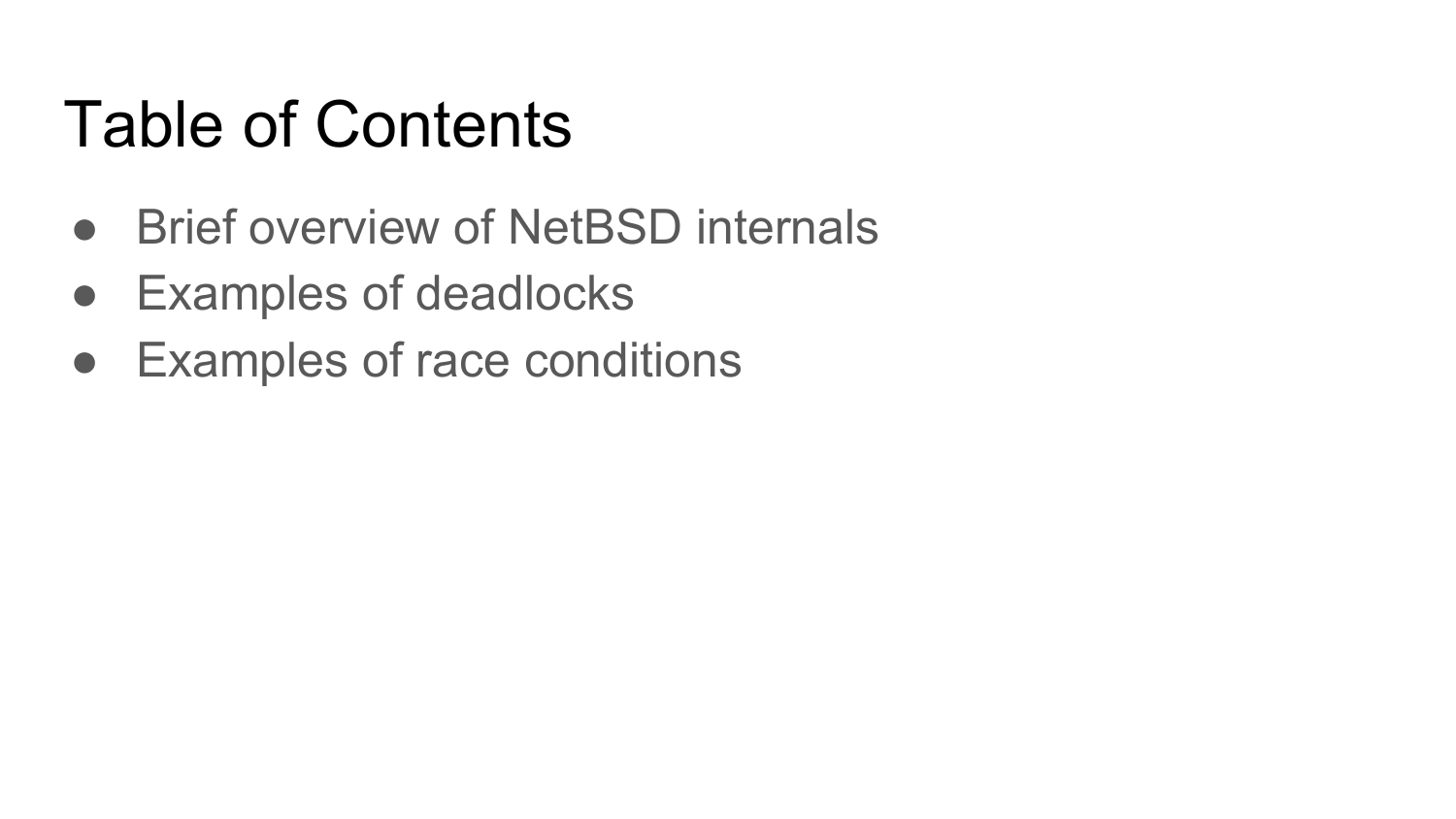# Brief Overview of NetBSD Internals

- Software Interrupts
- Synchronization primitives
- Lock primitives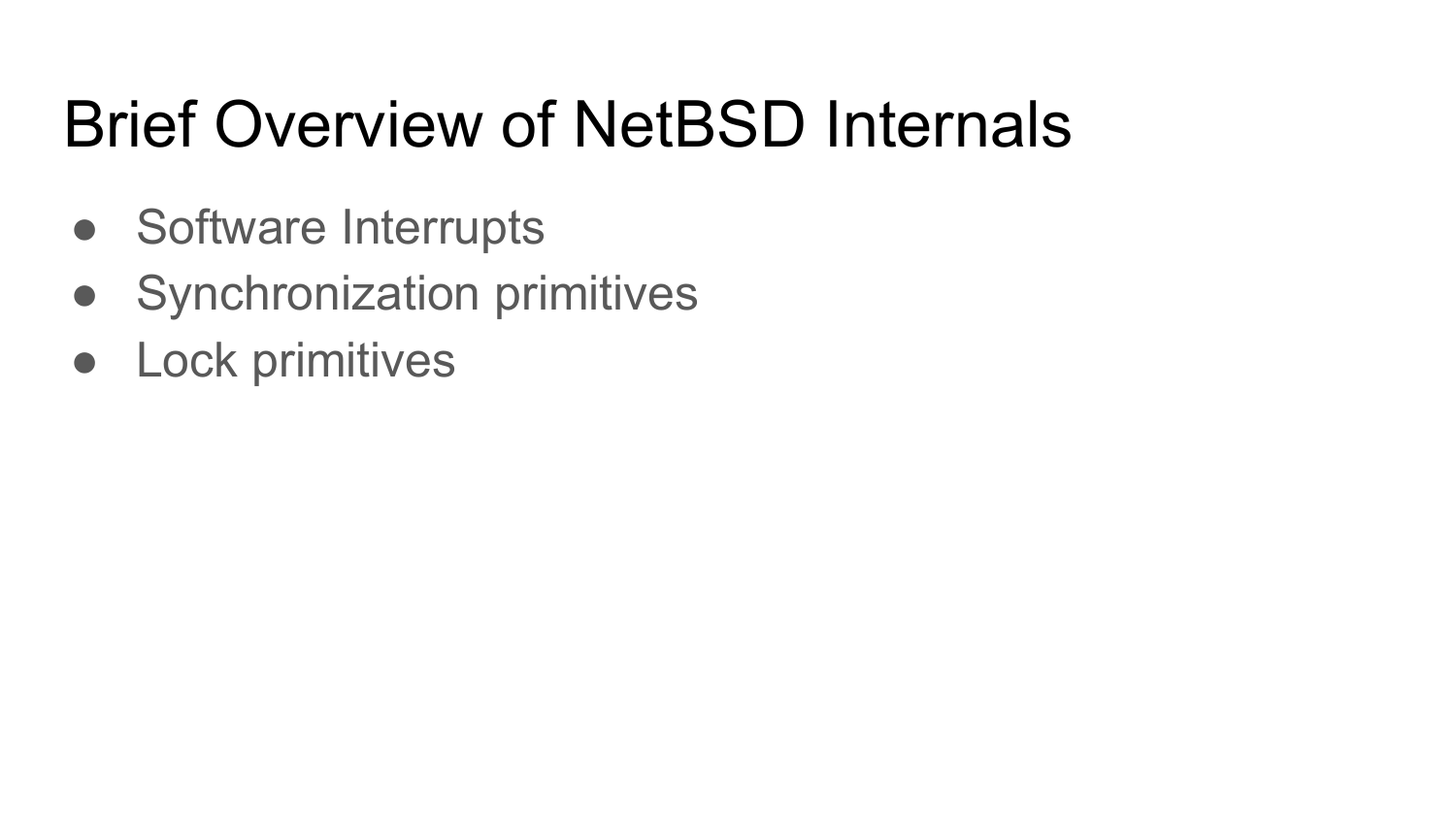## Software Interrupts

- softint(9) -- machine-independent software interrupt framework
- A softint has thread (LWP) context
	- It can suspend and resume on sleep/block
- It can use synchronization primitives that implicitly sleep or block
	- $\circ$  Adaptive mutex(9), rwlock(9), etc.
- It can't use synchronization primitives that explicitly sleep or block
	- $condvar(9)$ , kmem $(9)$  with KM SLEEP, etc.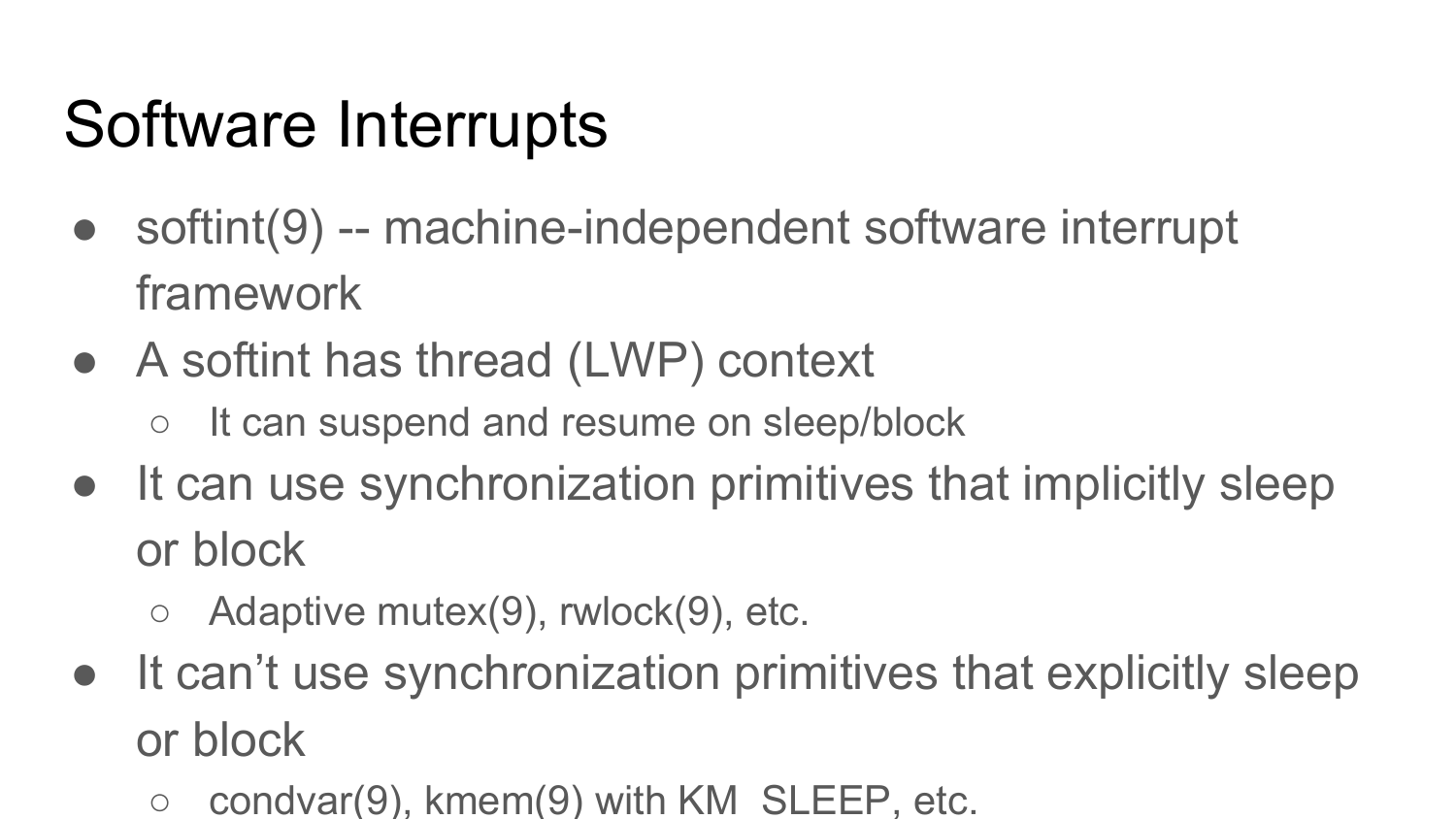### Software Interrupts

- Priority levels
	- softclock < softbio < softnet < softserial
- Dedicated LWPs
	- LWPs of each priority level are created on each CPU
	- E.g., softnet/0 and softserial/1
- $\bullet$  API
	- $\circ$  softint establish -- register a softint with a priority level
	- softint schedule -- schedule the registered handler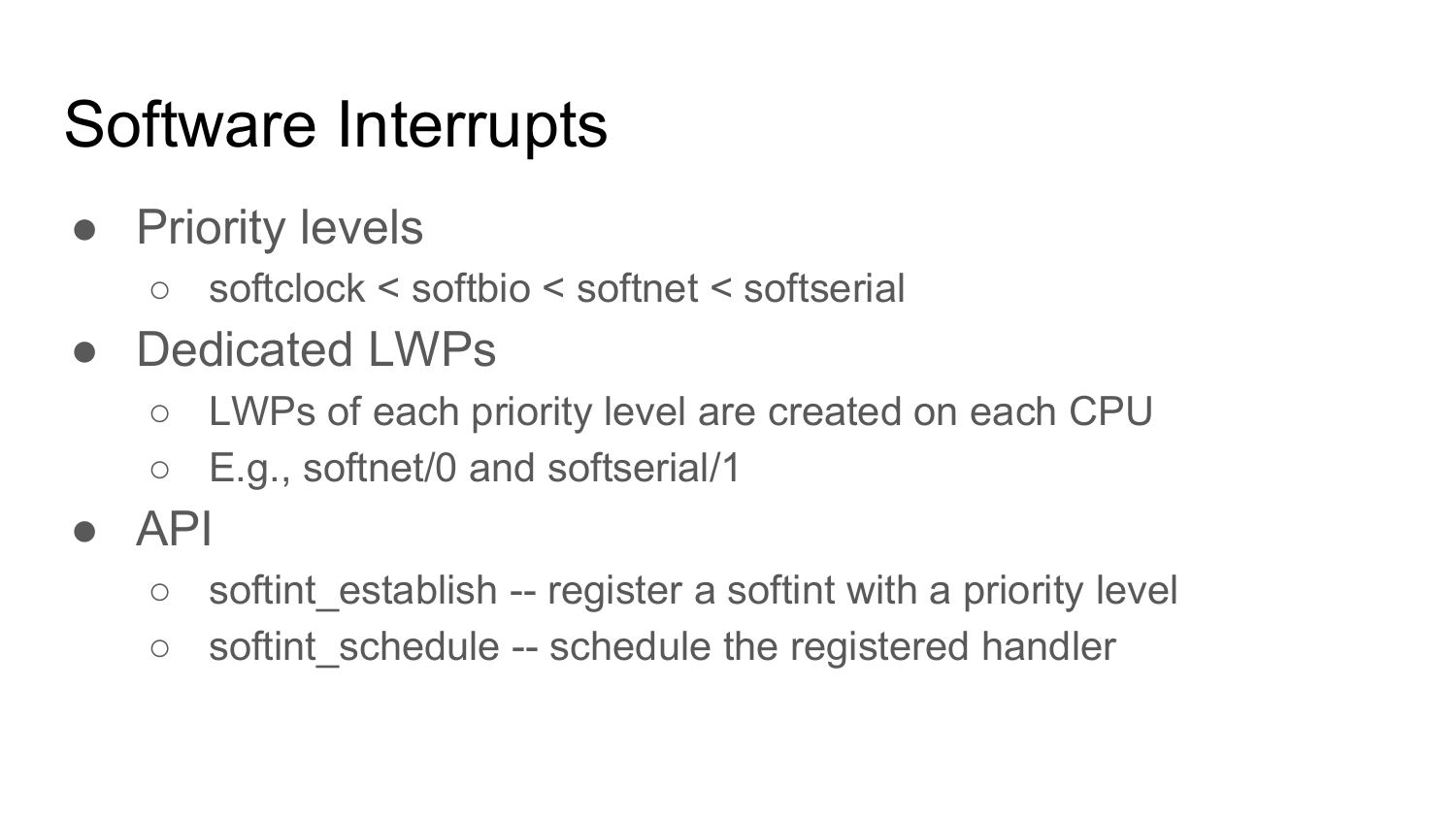## Software Interrupts

- Dispatch points (fast softint)
	- Immediate after (hardware) interrupt handler execution (fast softint)
	- Just before returning to the user mode

#### Dispatch order

- Higher priority level first
- FIFO for each handler on a priority level
	- Handlers are listed
	- If one handler gets stuck, subsequence handlers never run
- Normal LWPs are dispatched after all pending softints are done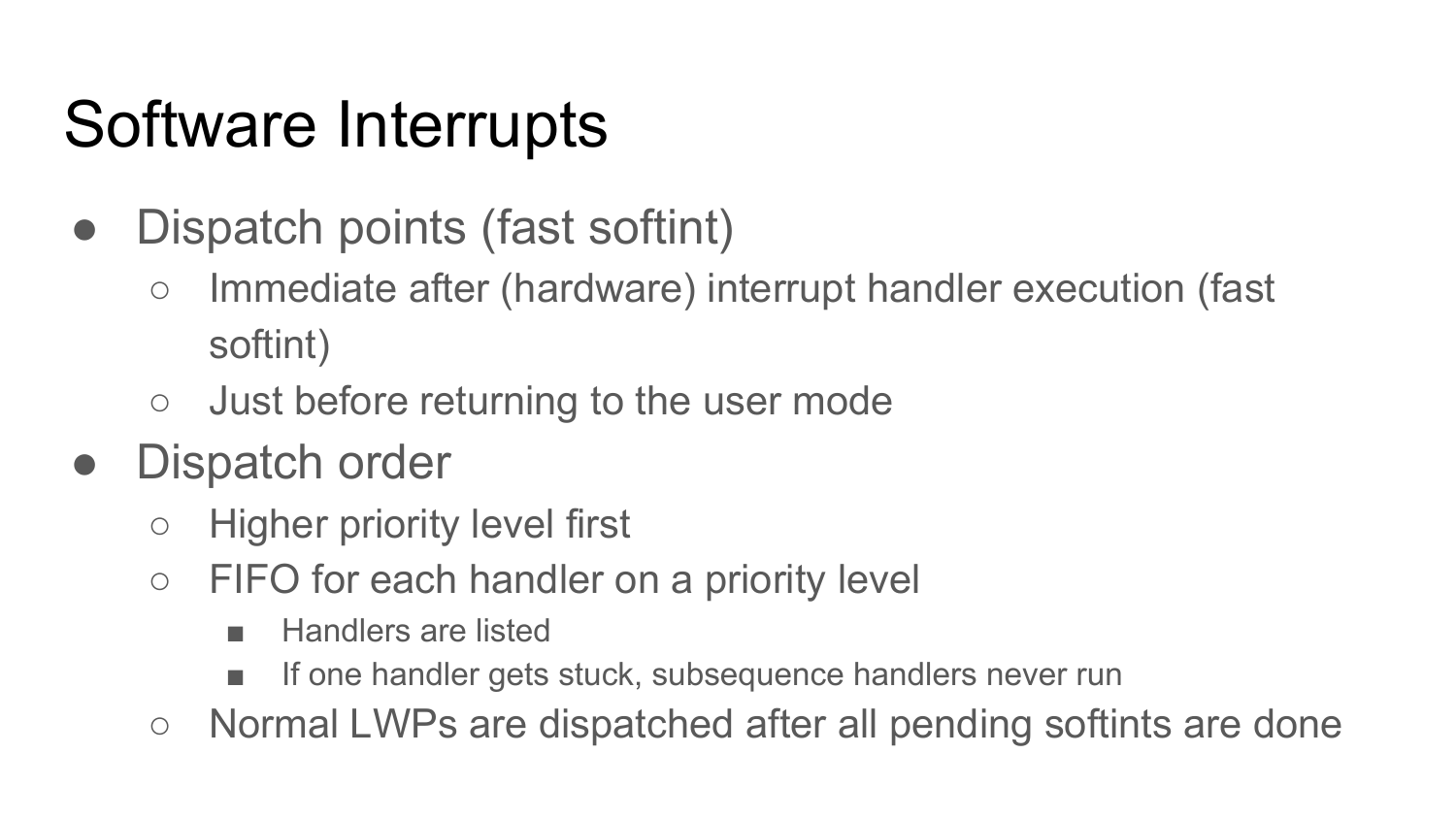# callout(9)

- Timer -- execute a function after a specified length of time
- It is a softint handler (softclock)
- It runs expired timers one by one (FIFO)
	- If one handler gets stuck, subsequence handlers never run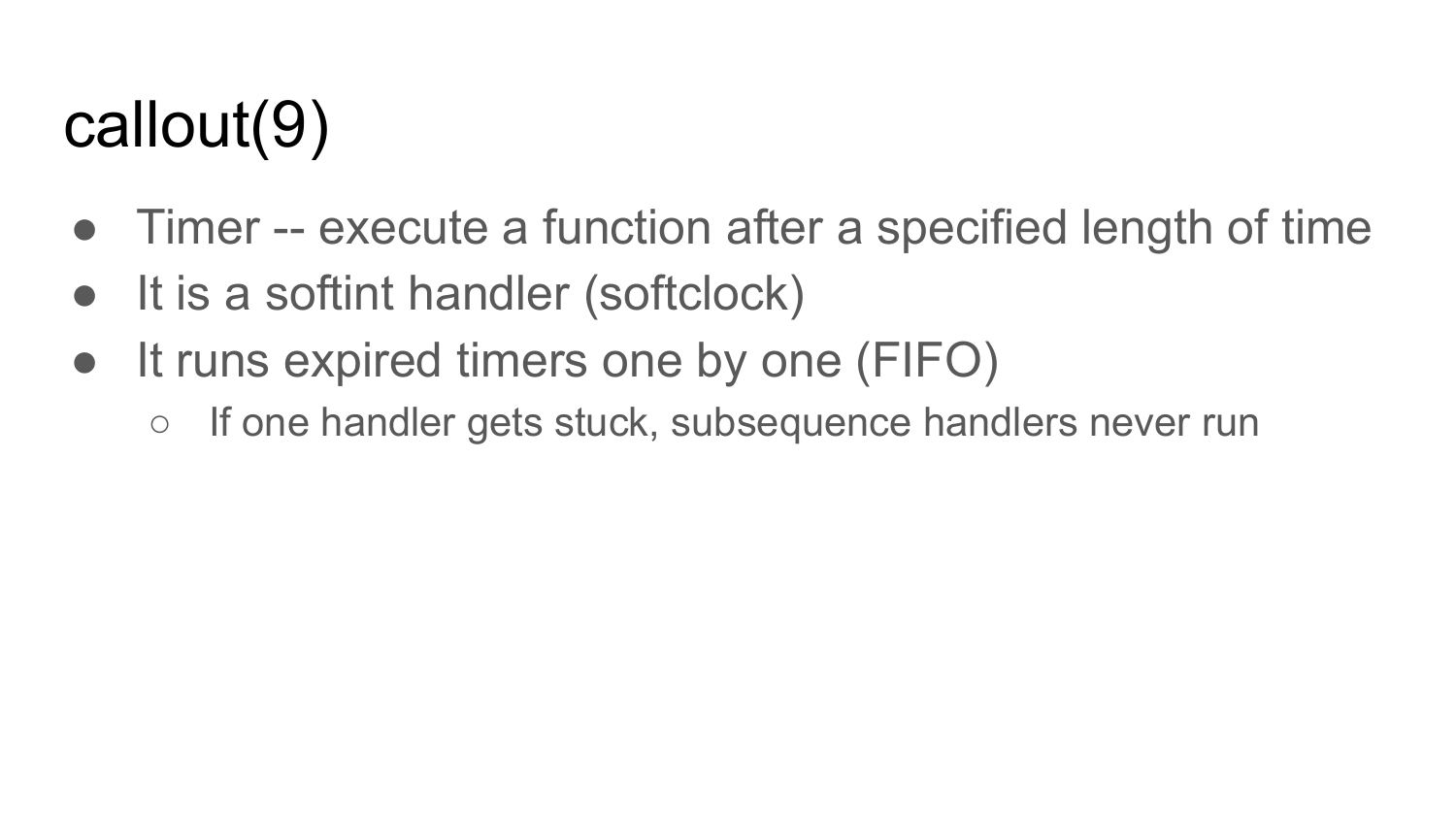# Synchronization Primitives

- condvar(9)
- $\bullet$  xcall(9)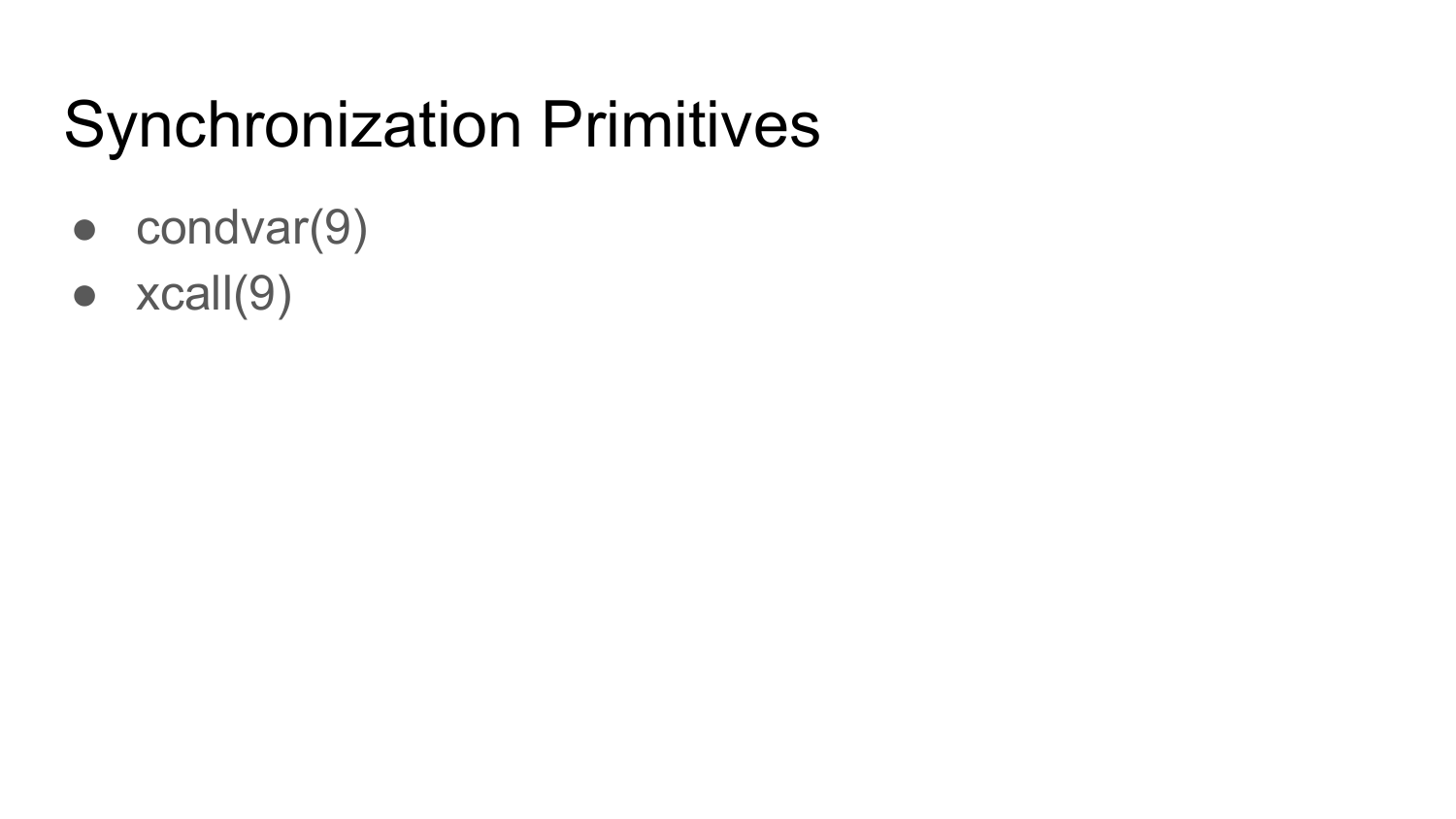# condvar(9)

- Condition variable, condvar, cv
- API
	- $\circ$  cv wait(cv, mtx): sleep on the cv until someone wakes up
	- $\circ$  cv broadcast(cv): wake up LWPs sleeping on the cv
	- $\circ$  Both APIs need to be called with holding a mutex to avoid race conditions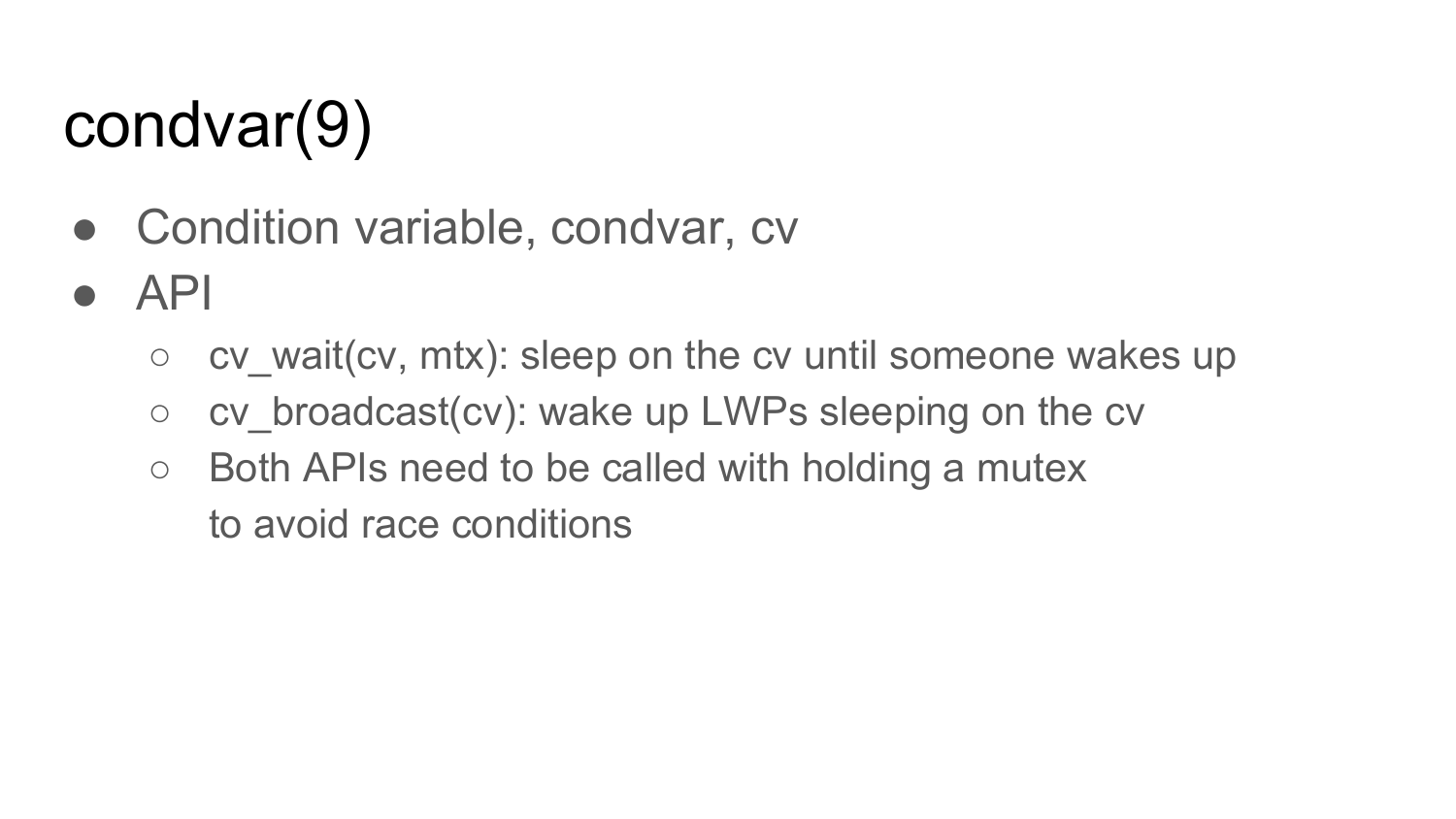# xcall(9)

- Machine-independent cross call interface
- A user can run an arbitrary function on each CPU
- Typical usage
	- xc\_wait(xc\_broadcast(XC\_HIGHPRI, func, arg1, arg2))
		- XC\_HIGHPRI uses softints to run a callback
		- xc\_wait waits for completions of all callbacks
- Note that xcall processes just one request at a time
	- Subsequent requests need to wait for the completion of a running request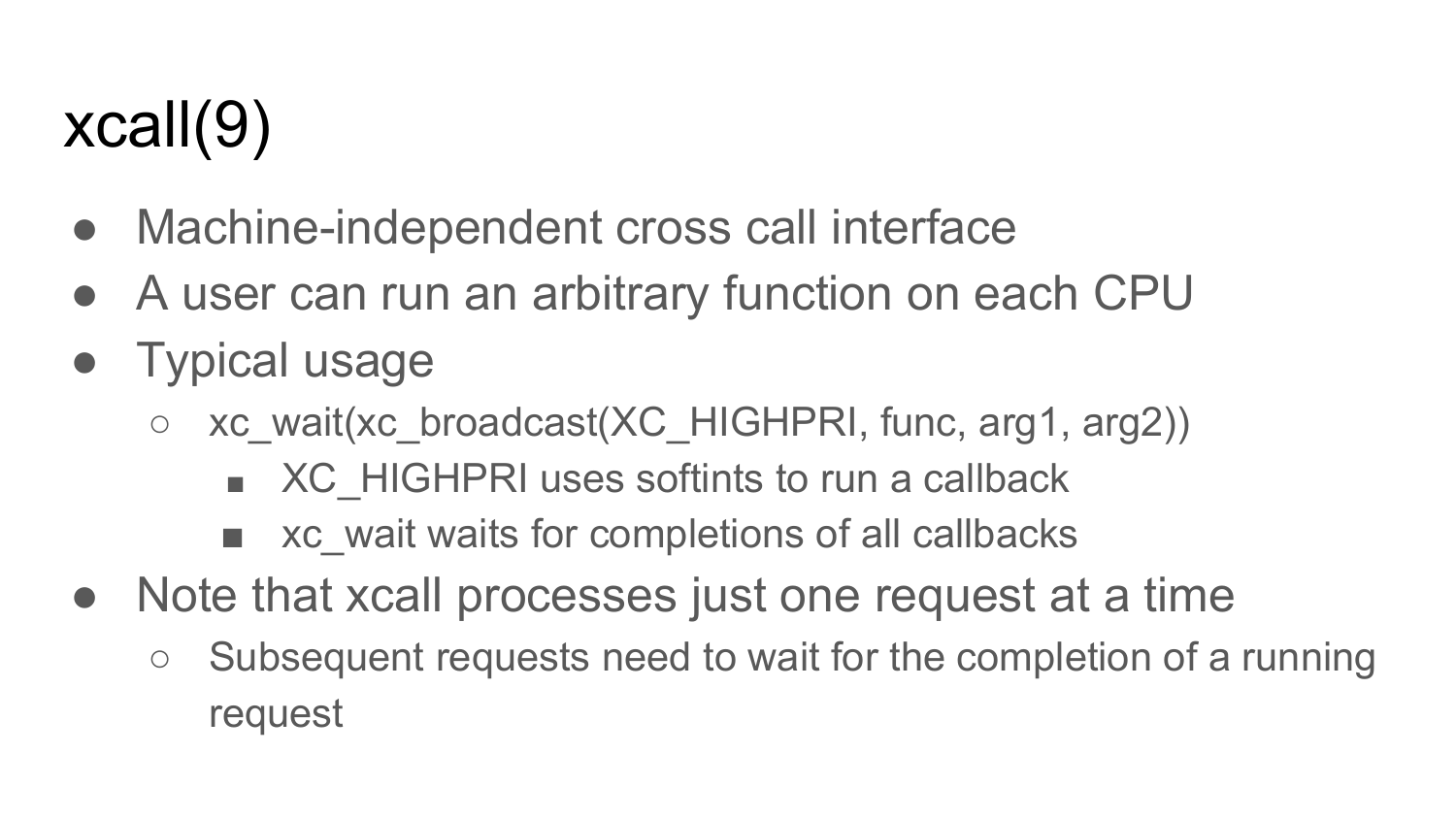# Lock Primitives

- $\bullet$  mutex $(9)$
- rwlock(9)
- pserialize(9)
- psref(9)
- localcount(9)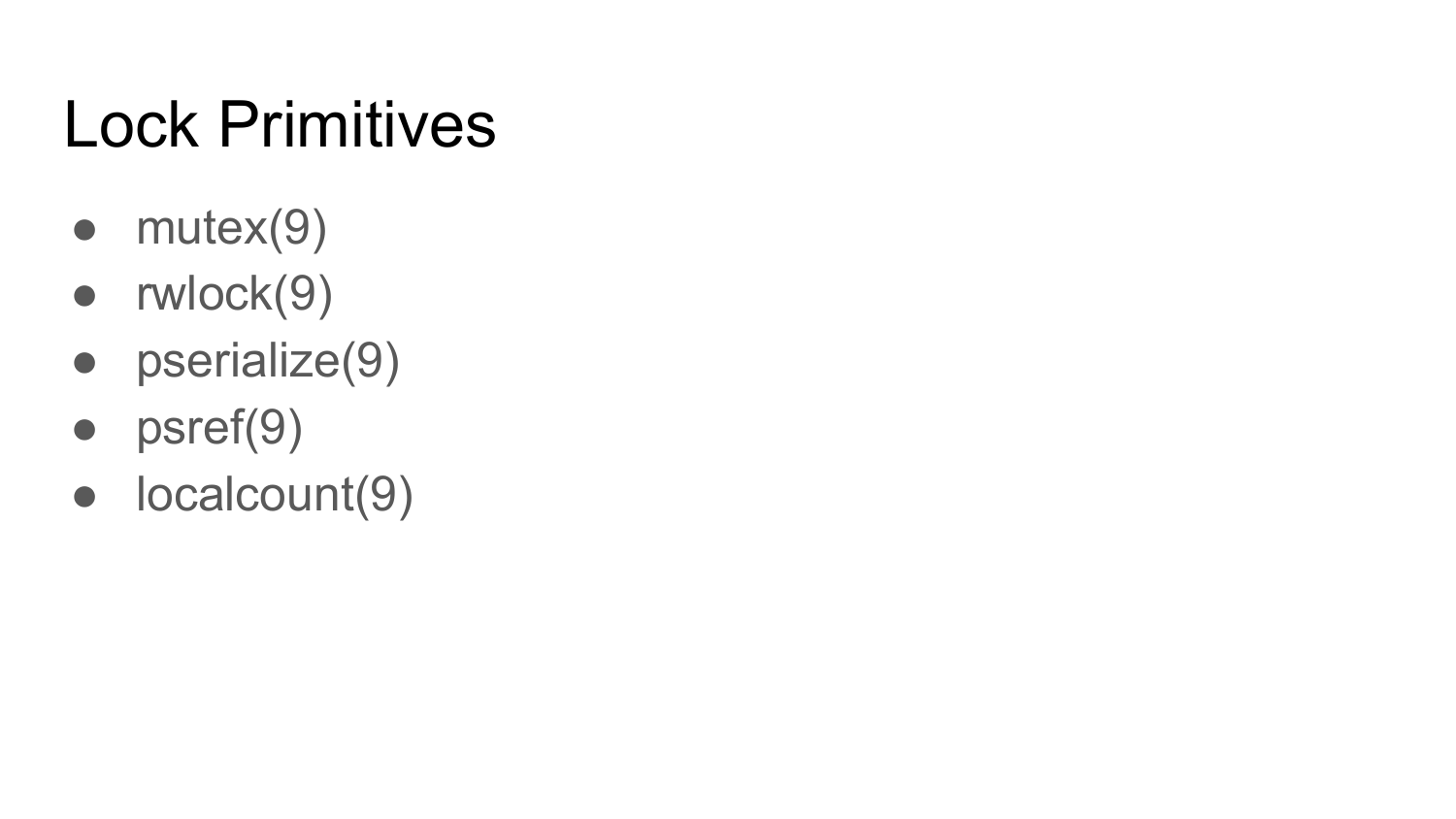# mutex(9)

- Two types
	- Spin -- busy wait
	- Adaptive -- busy wait & sleep
- Recursive acquisition is not supported
- softnet\_lock
	- An adaptive mutex for the network stack
	- It used to be used to protect the network stack instead of KERNEL\_LOCK
	- softint/callout handlers typicall tries to hold it at the beginning of their handlers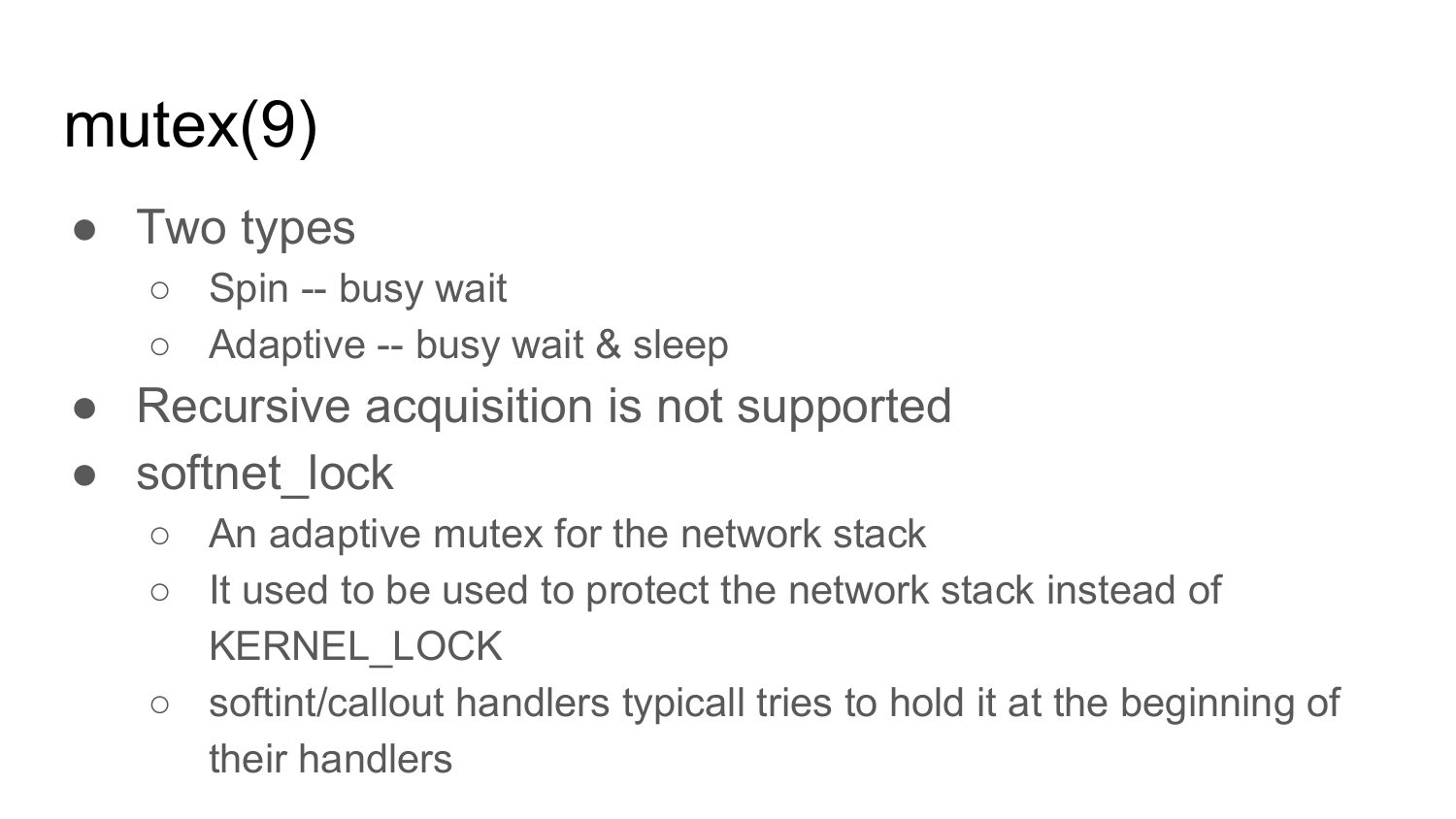# rwlock(9)

• Usual readers-writer lock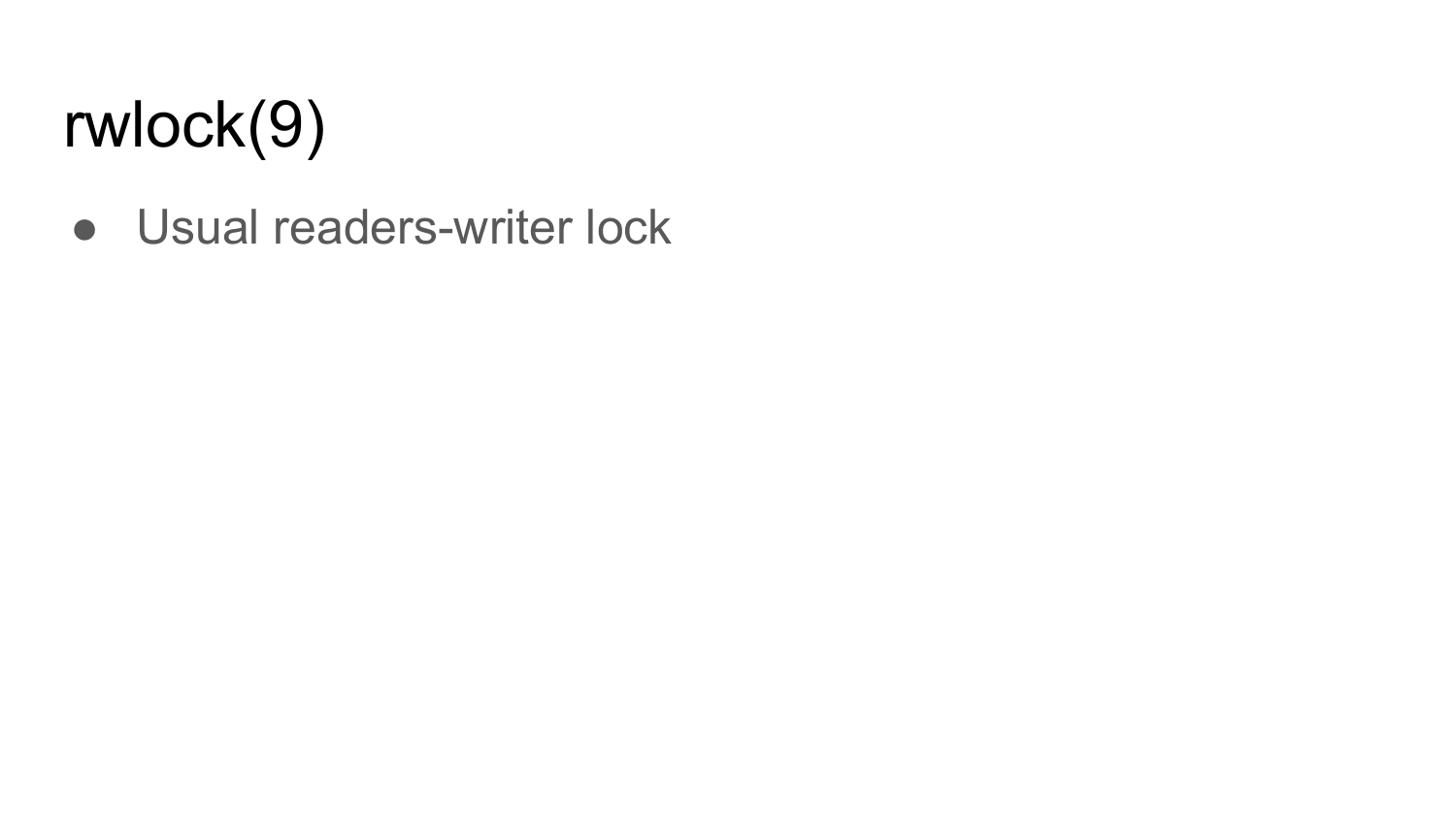# pserialize(9)

• Provide a facility to wait for an object to be released by any LWPs

○ Like Linux (classic) RCU

- API for readers: pserialize read {enter,exit}
	- An object acquired inside a read section is guranteed to be not destroyed inside the section
- API for writers: pserialize perform
	- Wait for an object to be released any LWPs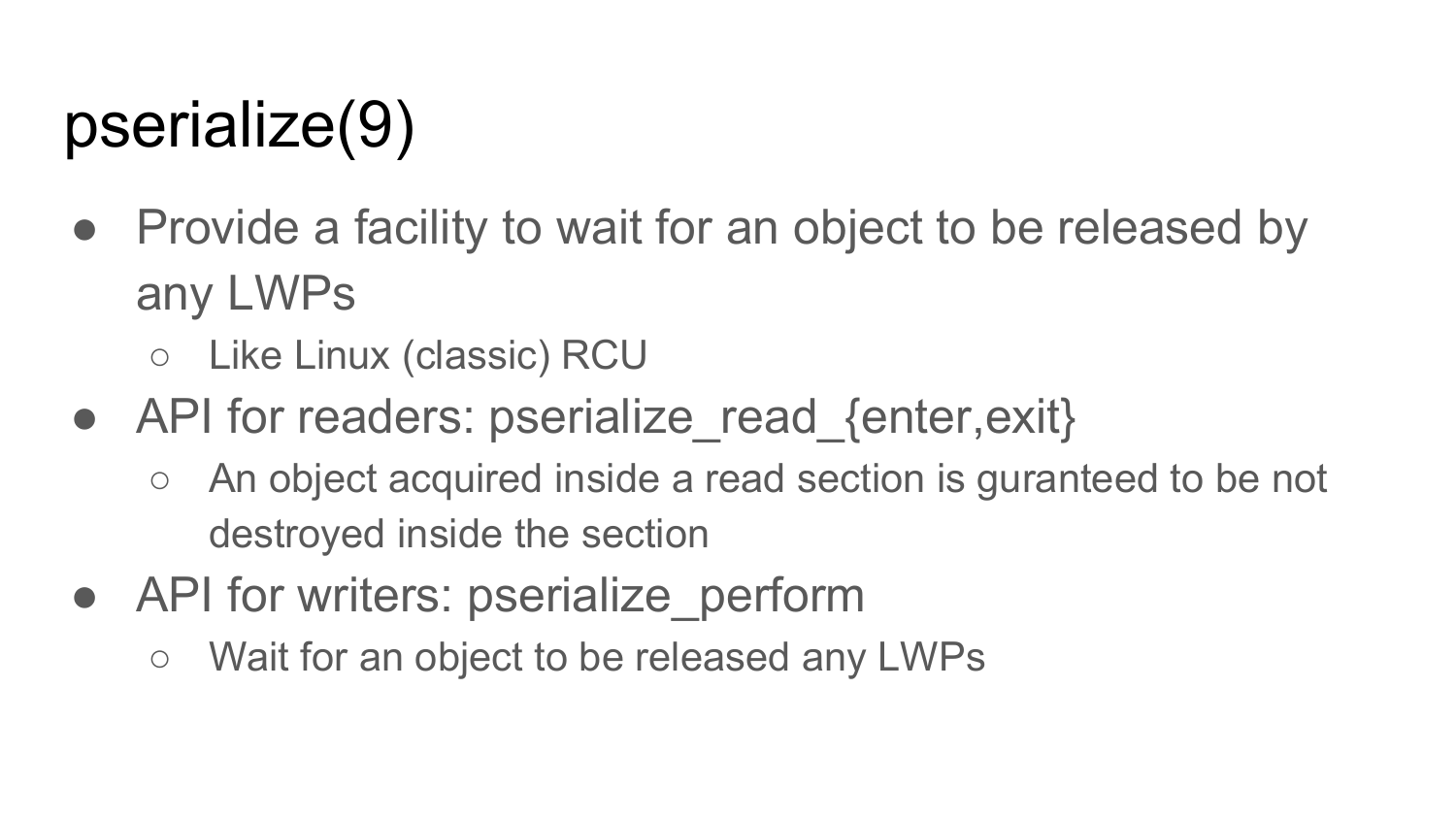#### pserialize(9) -- Typical Usage

#### **Reader**

- s = **pserialize\_read\_enter**();
- PSLIST\_FOREACH(item, ...) {
- if (match(item)) {
- // do something useful
- $\circ$  }
- $\bigcirc$
- **pserialize\_read\_exit**(s);
- Constraints for readers
	- Must not sleep/block inside the section

#### Writer

- o mutex enter(mtx);
- o PSLIST REMOVE(item, ...);
- **pserialize\_perform**();
- mutex\_exit(mtx);
- // destroy the item

#### ● Constraints for writers

- Removing an item needs to be serialized
- pserialize perform also needs to be serialized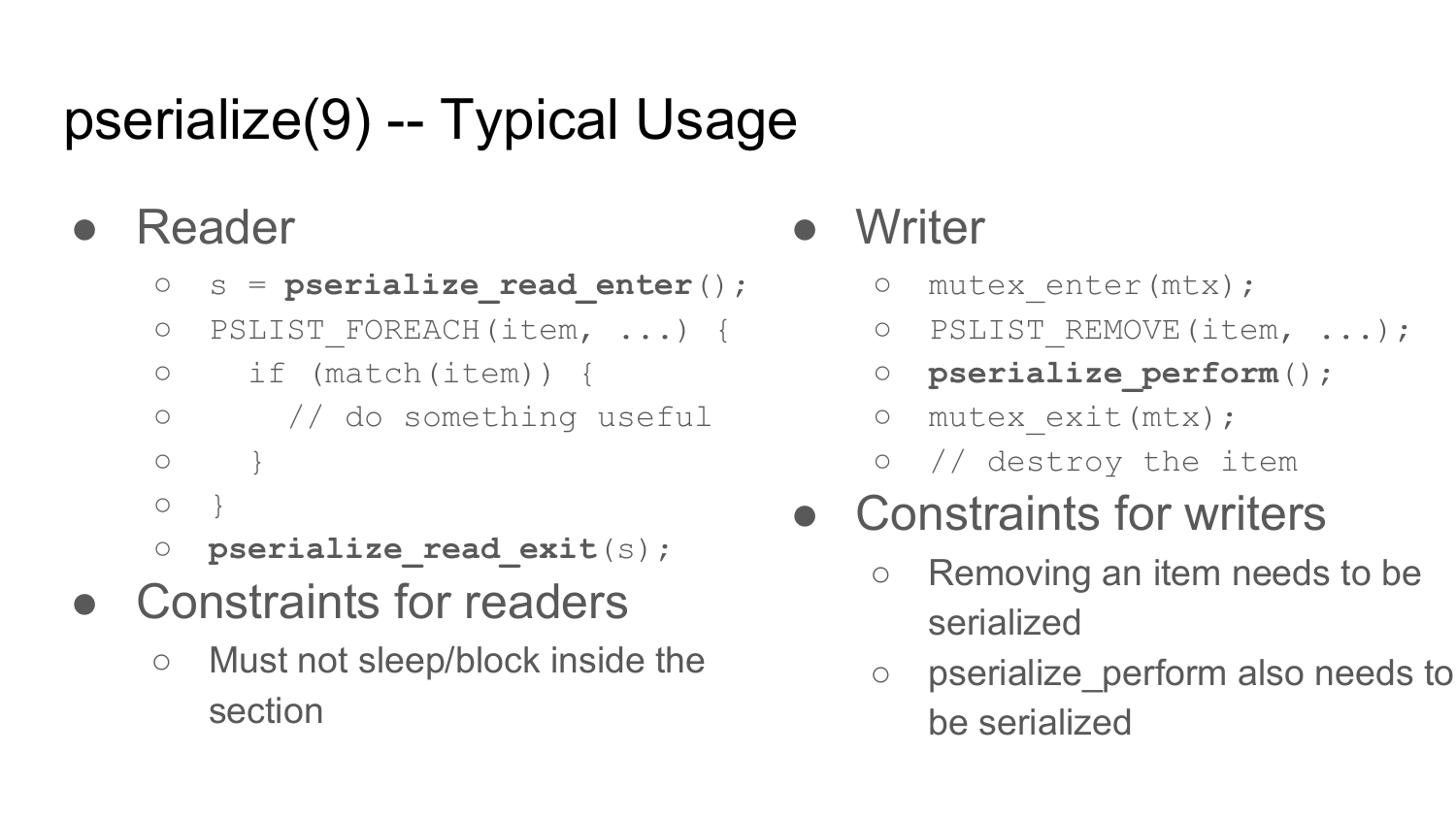# pserialize(9)

- pserialize\_perform
	- Very slow
		- Waits until context switches take place on each CPU three times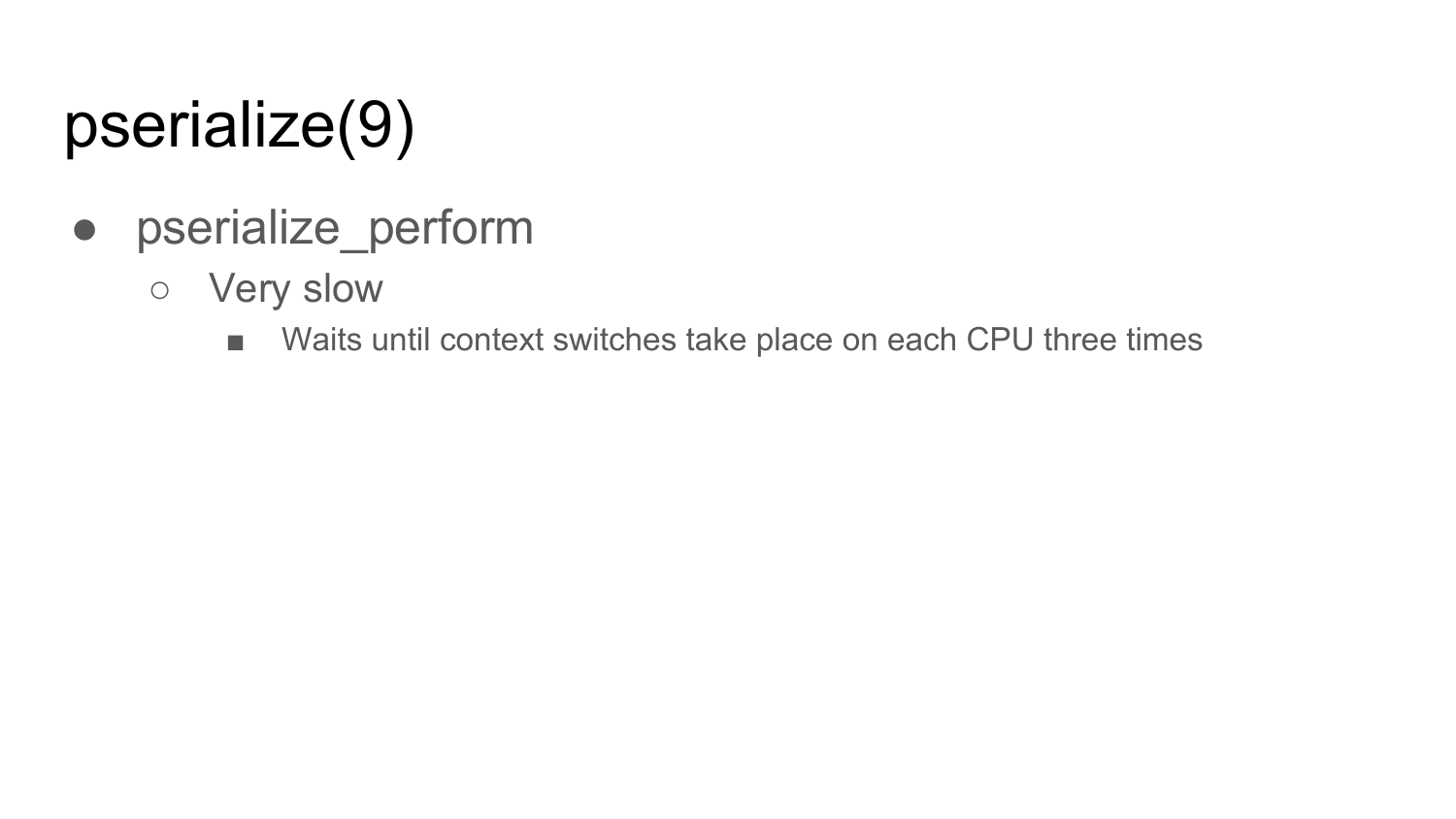# psref(9)

- **Passive reference**
- Allow to acquire/release a reference of an object cheaply
	- No atomic operations involved
- Can hold a reference over sleeps/blocks unlike pserialize(9)
	- LWP migrations between CPUs are not allowed
- Waiting for reference releases is quite heavy like pserialize(9)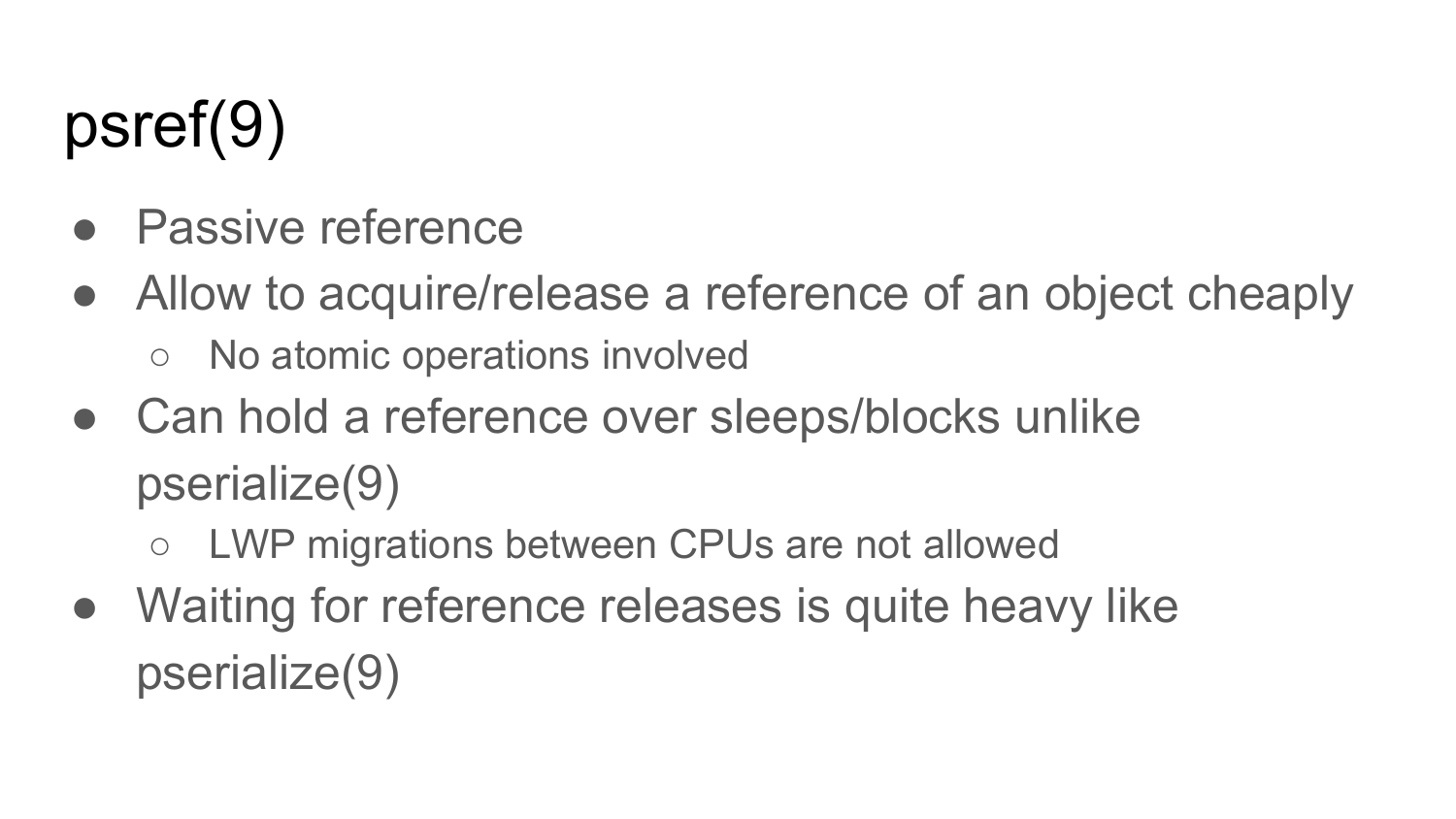# psref(9)

- API readers: psref\_{acquire,release}
- API writers: psref\_target\_destroy
	- Wait until all references to a target object have been released
	- Use xcall(9) to check references on each CPU
	- Very slow
- Another API: curlwp bind and curlwp bindx
	- It suppresses the current LWP from being migrated between CPUs
	- Needed for uses of psref in normal LWP contexts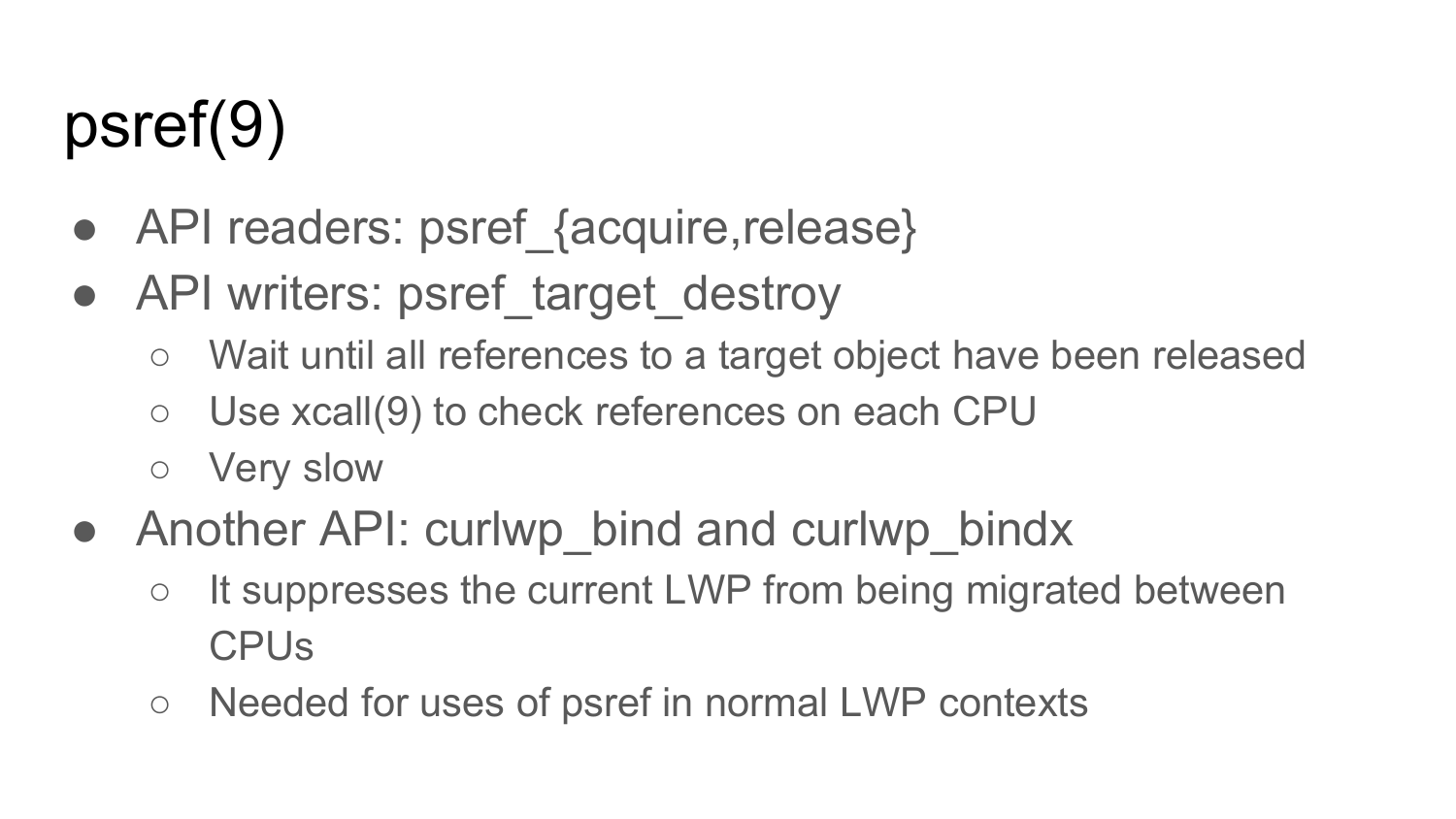# localcount(9)

- Reference counting without atomic operations
- Have per-CPU counters on a target object
	- o The data size increases as per the number of CPUs
- Allow holding a reference over sleeps/blocks and LWP migrations
- API for readers: localcount {acquire,release}
- API for writers: localcount drain
	- Wait until all references to a target object have been released
	- $\circ$  Use condvar(9)
	- **Very slow**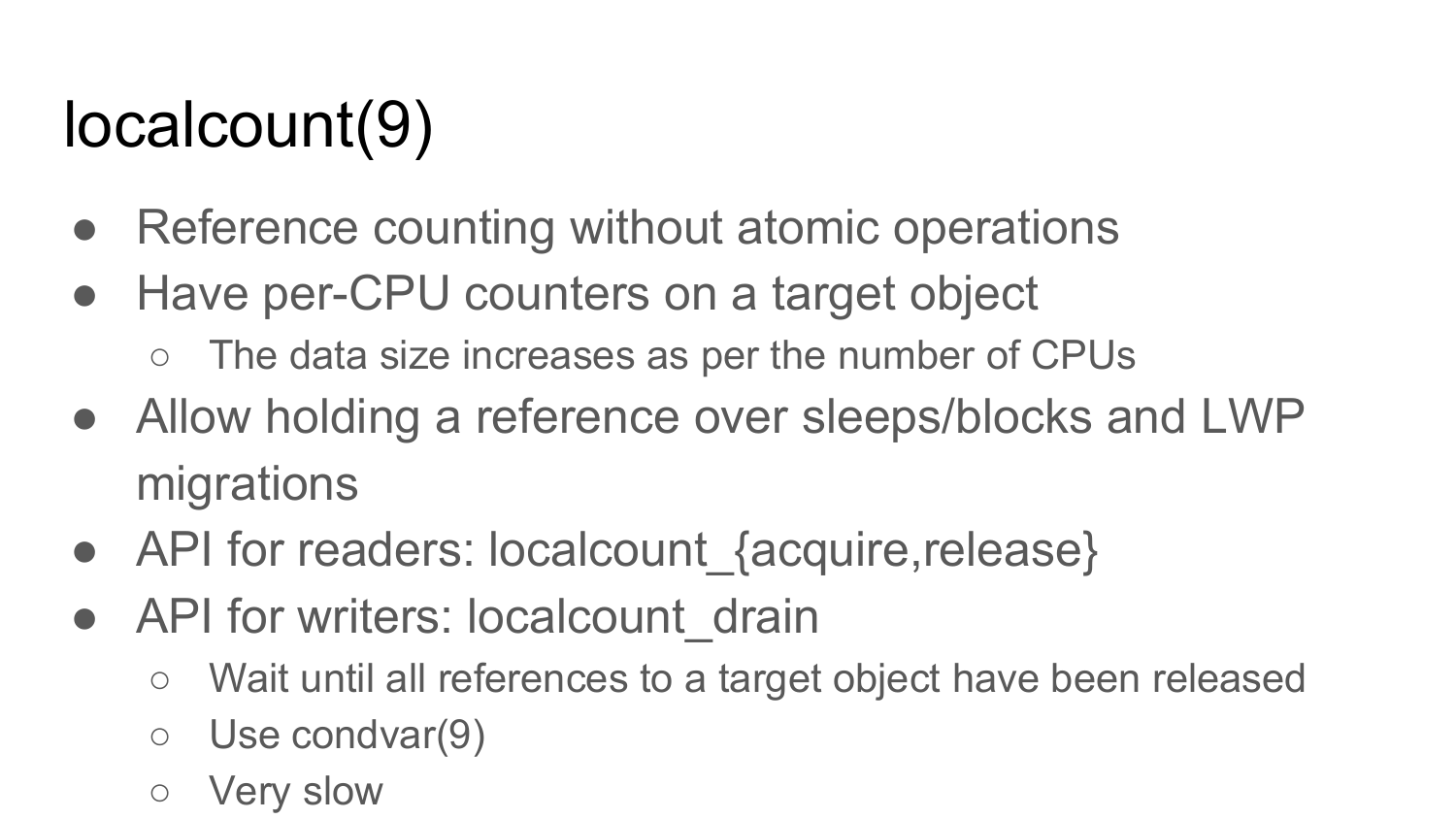### Examples of Deadlocks

- pserialize perform and callout
- localcount drain and pserialize perform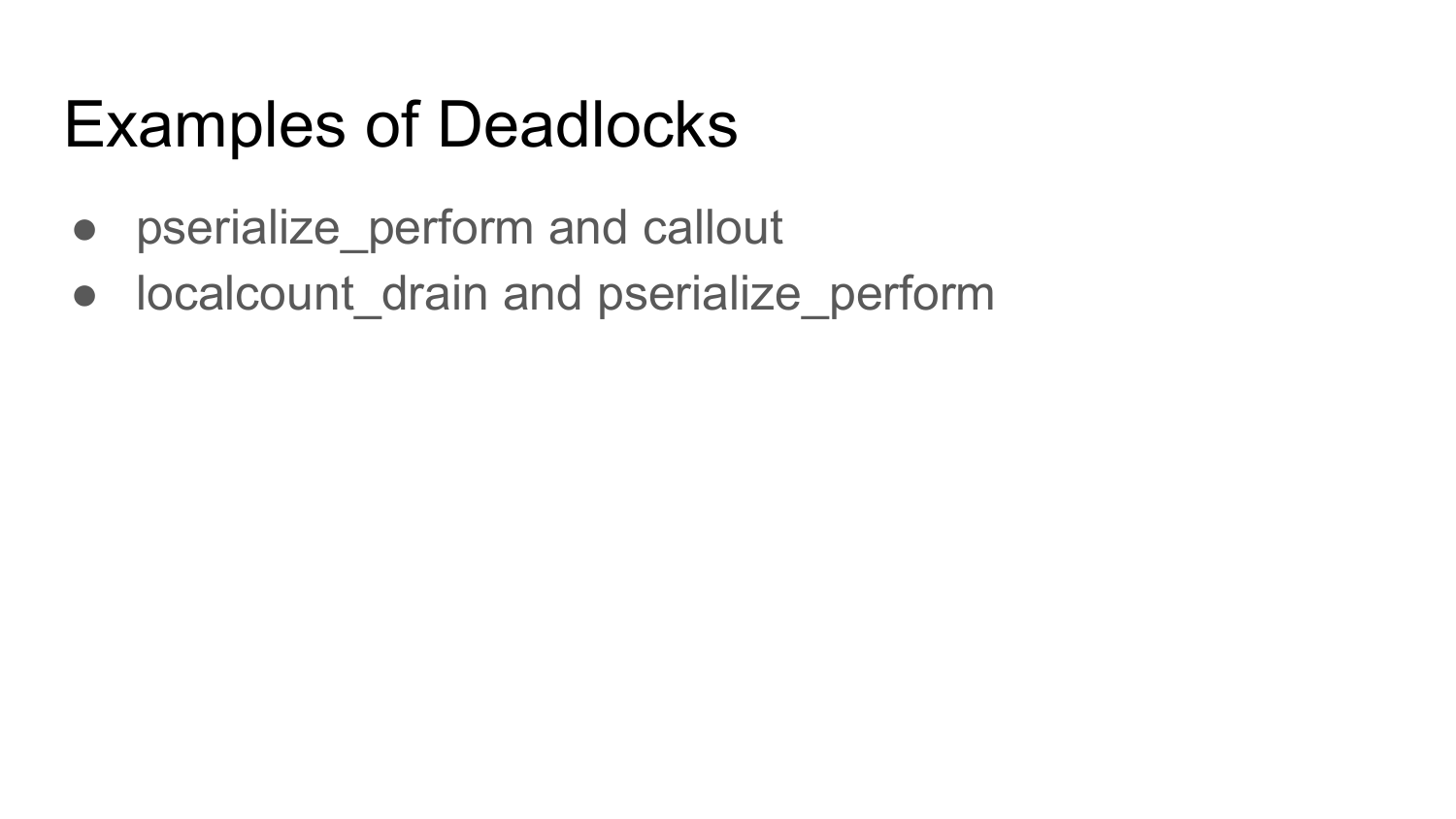### pserialize\_perform and callout

- If pserialize perform is called with holding a mutex that can be held in callout handlers, a deadlock can occur
- Resource dependency graph
	- $\circ$  softnet lock => pserialize perform => kpause => callout => softnet\_lock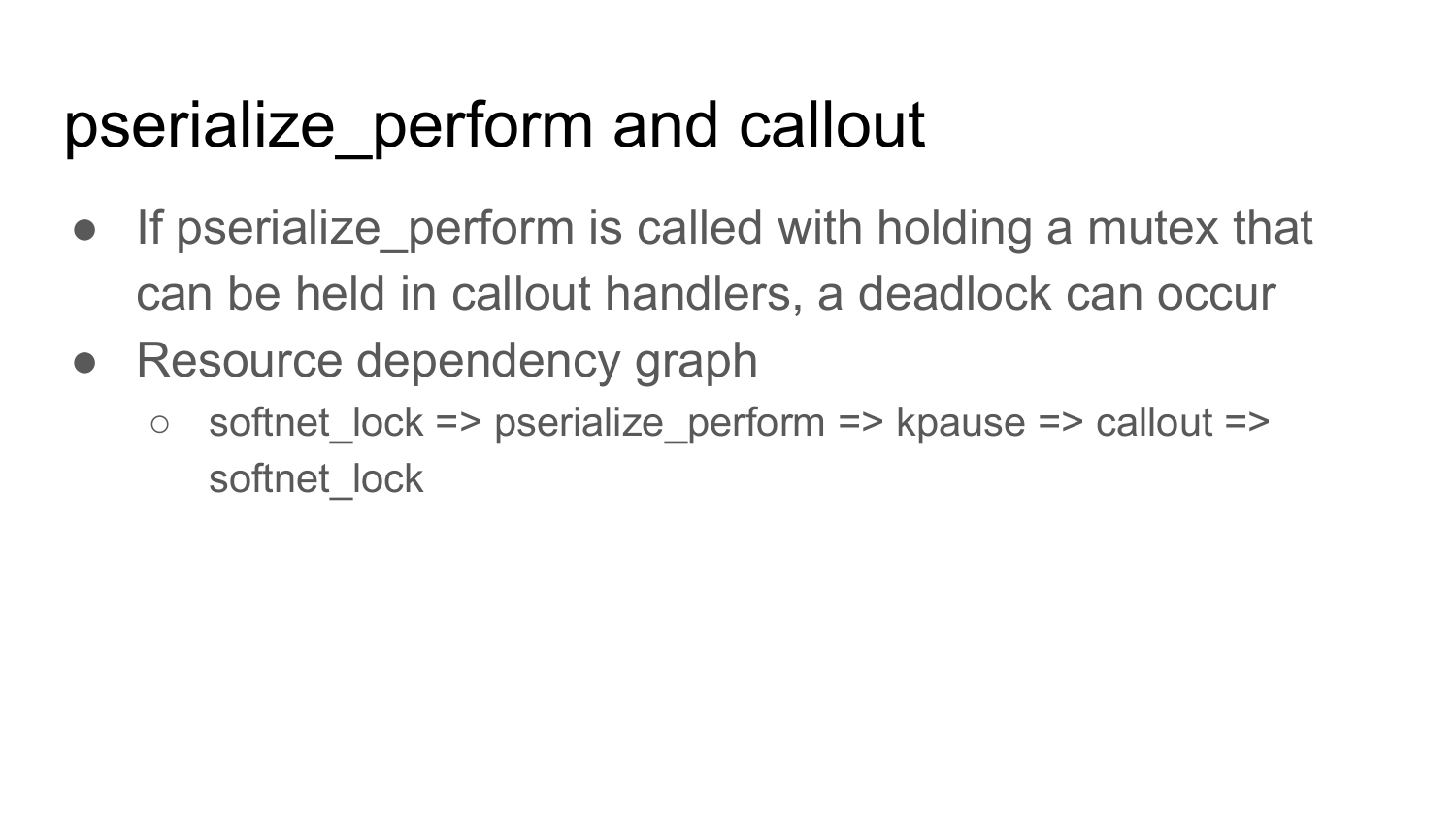### pserialize\_perform and callout

- The check instructions of pserialize perform
	- $\circ$  do {
		- xc\_wait(xc\_broadcast(XC\_HIGHPRI, nullop, ...));
		- kpause(...);
		- } while (!finished());
- kpause sleeps a specified period by using callout $(9)$
- If a callout handler takes a mutex that is held by an LWP that executes pserialize\_perform, kpause never finish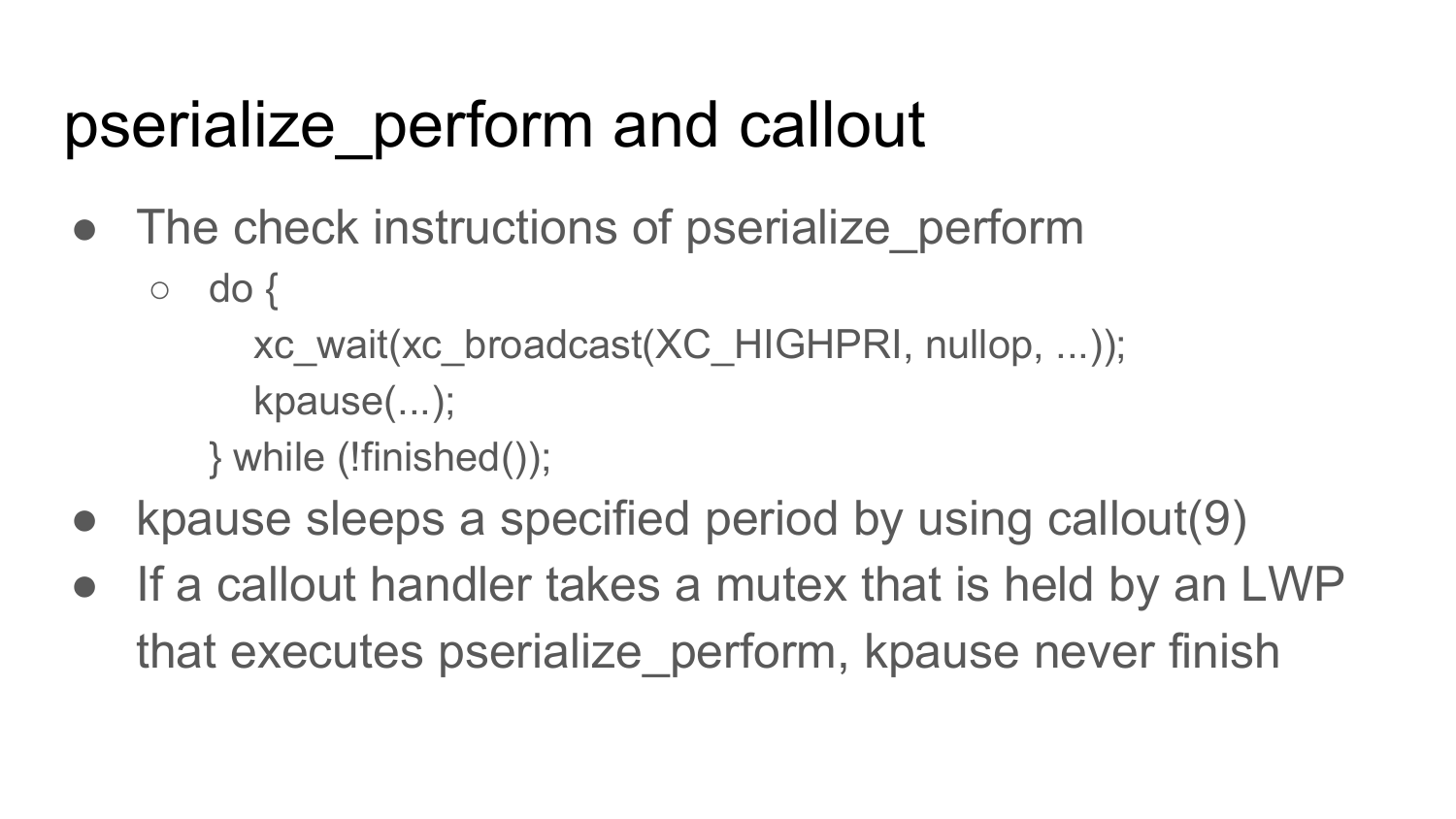- Resource dependency graph
	- $\circ$  localcount drain => xc => mtx => pserialize perform => xc
- A code snippet that causes a deadlock
	- mutex\_enter(&mtx);
	- PSLIST\_REMOVE(item, ...);
	- pserialize\_perform(psz);
	- o localcount drain(&item->localcount, &cv, &mtx);
	- mutex\_exit(&mtx);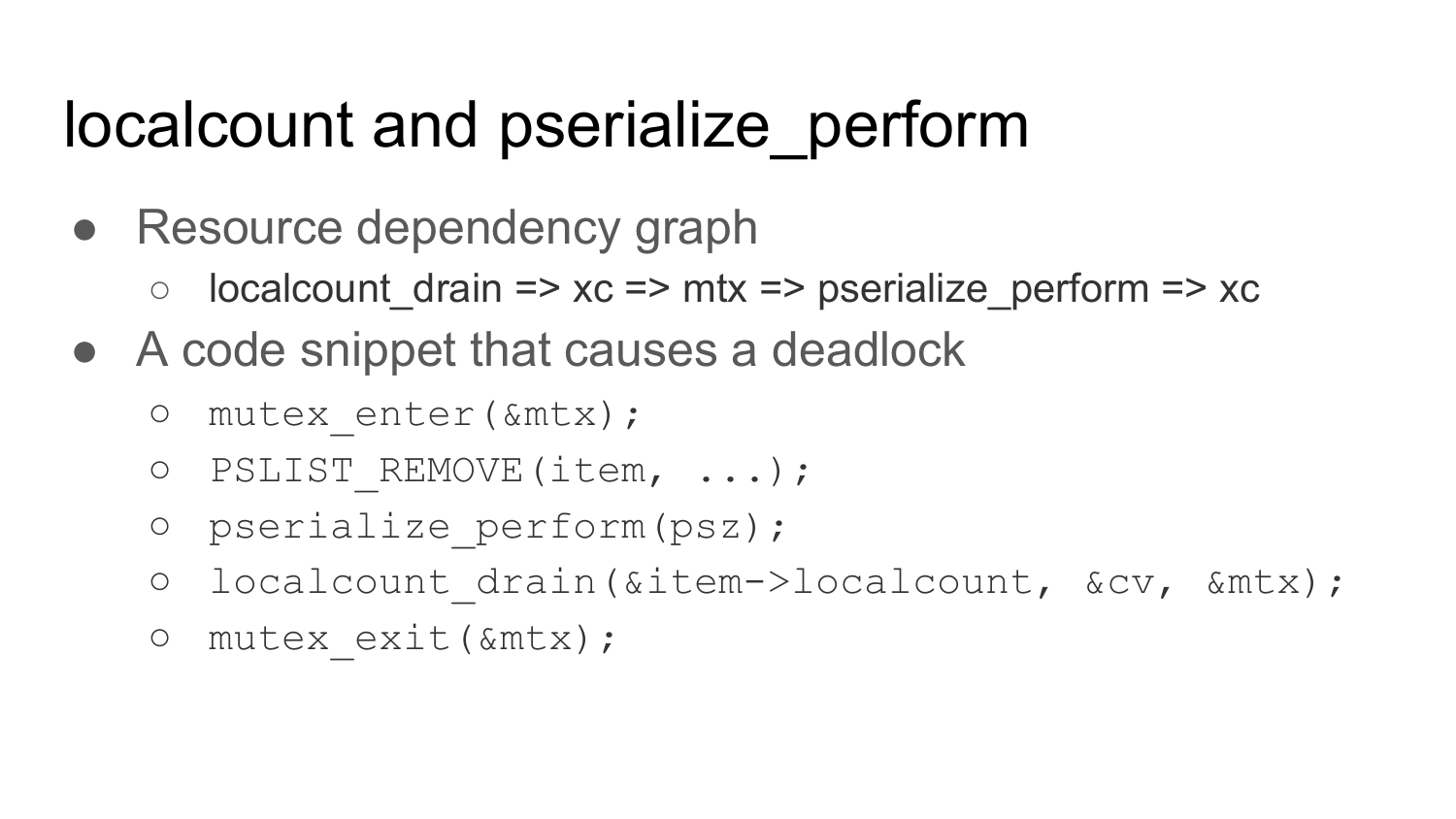- A code snippet that causes a deadlock
	- mutex\_enter(&mtx);
	- o PSLIST REMOVE(item, ...);
	- pserialize\_perform(psz);
	- o localcount drain(&item->localcount, &cv, &mtx);
	- mutex\_exit(&mtx);
- **Explanation** 
	- Thread A: calls localcount drain, it releases temporarily mtx then calls a xcall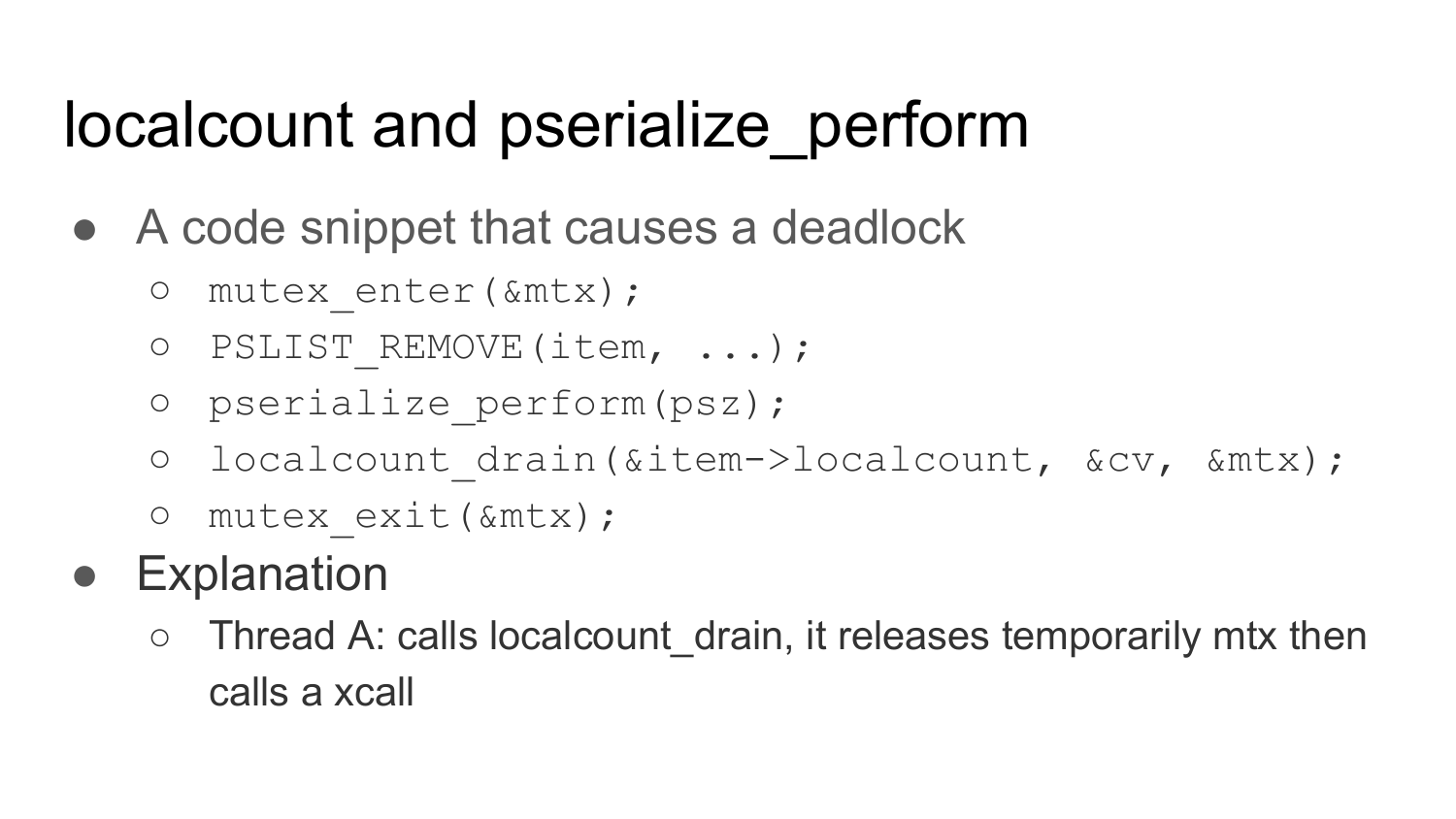- A code snippet that causes a deadlock
	- mutex\_enter(&mtx);
	- o PSLIST REMOVE(item, ...);
	- pserialize\_perform(psz);
	- o localcount drain(&item->localcount, &cv, &mtx);
	- mutex\_exit(&mtx);
- **Explanation** 
	- $\circ$  Thread B: calls pserialize perform with holding mtx but pserialize\_perform gets stuck on xcall that is used by localcount\_drain of Thread A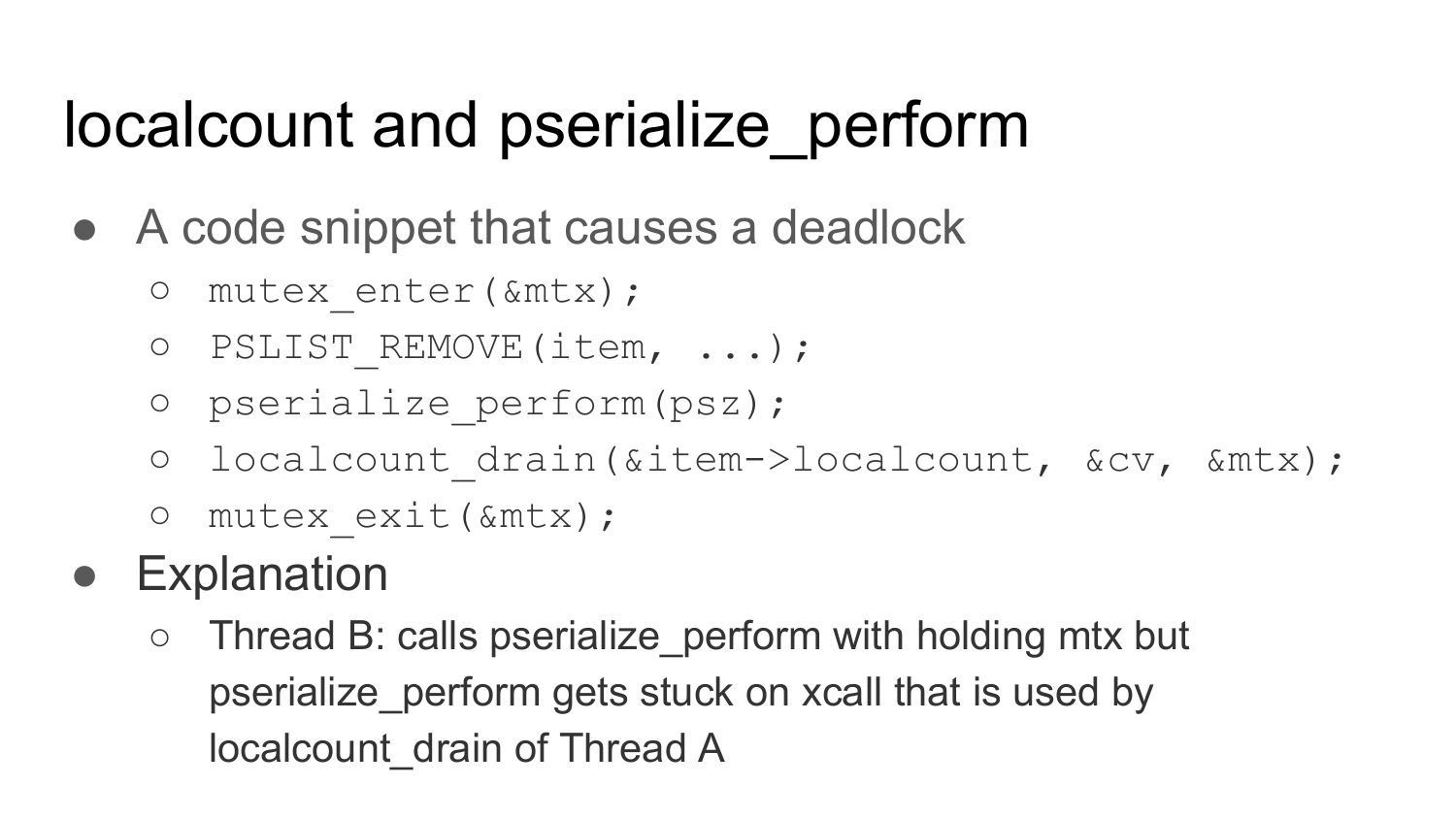- A code snippet that causes a deadlock
	- mutex\_enter(&mtx);
	- o PSLIST REMOVE(item, ...);
	- pserialize\_perform(psz);
	- o localcount drain(&item->localcount, &cv, &mtx);
	- mutex\_exit(&mtx);
- **Explanation** 
	- $\circ$  Thread C (xc thread, a callback for localcount drain): tries to take mtx but fails because it's held by Thread B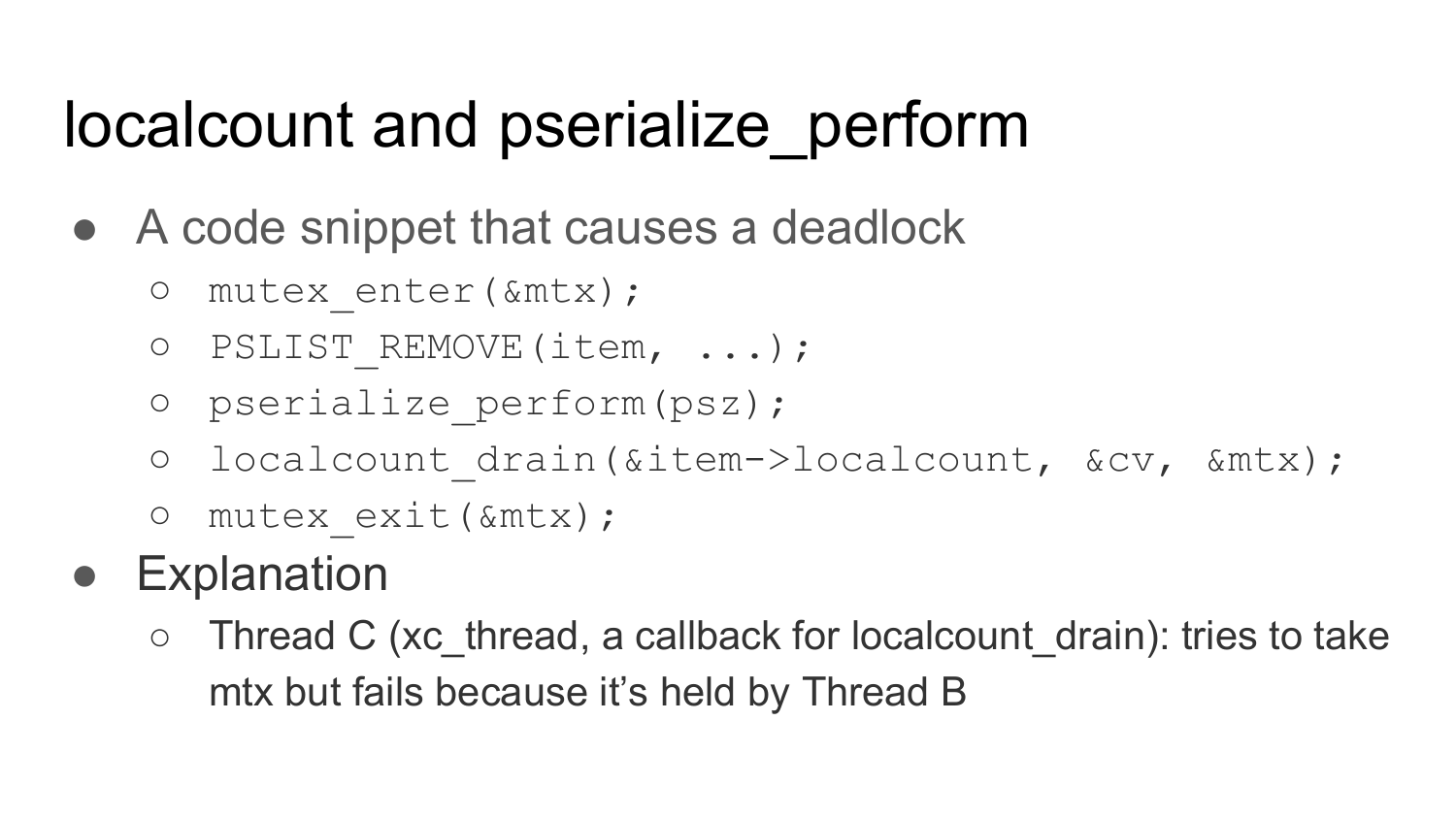- Resource dependency graph
	- $\circ$  localcount\_drain (A) => xc (C) => mtx (B) => pserialize\_perform  $(B) \Rightarrow \chi c$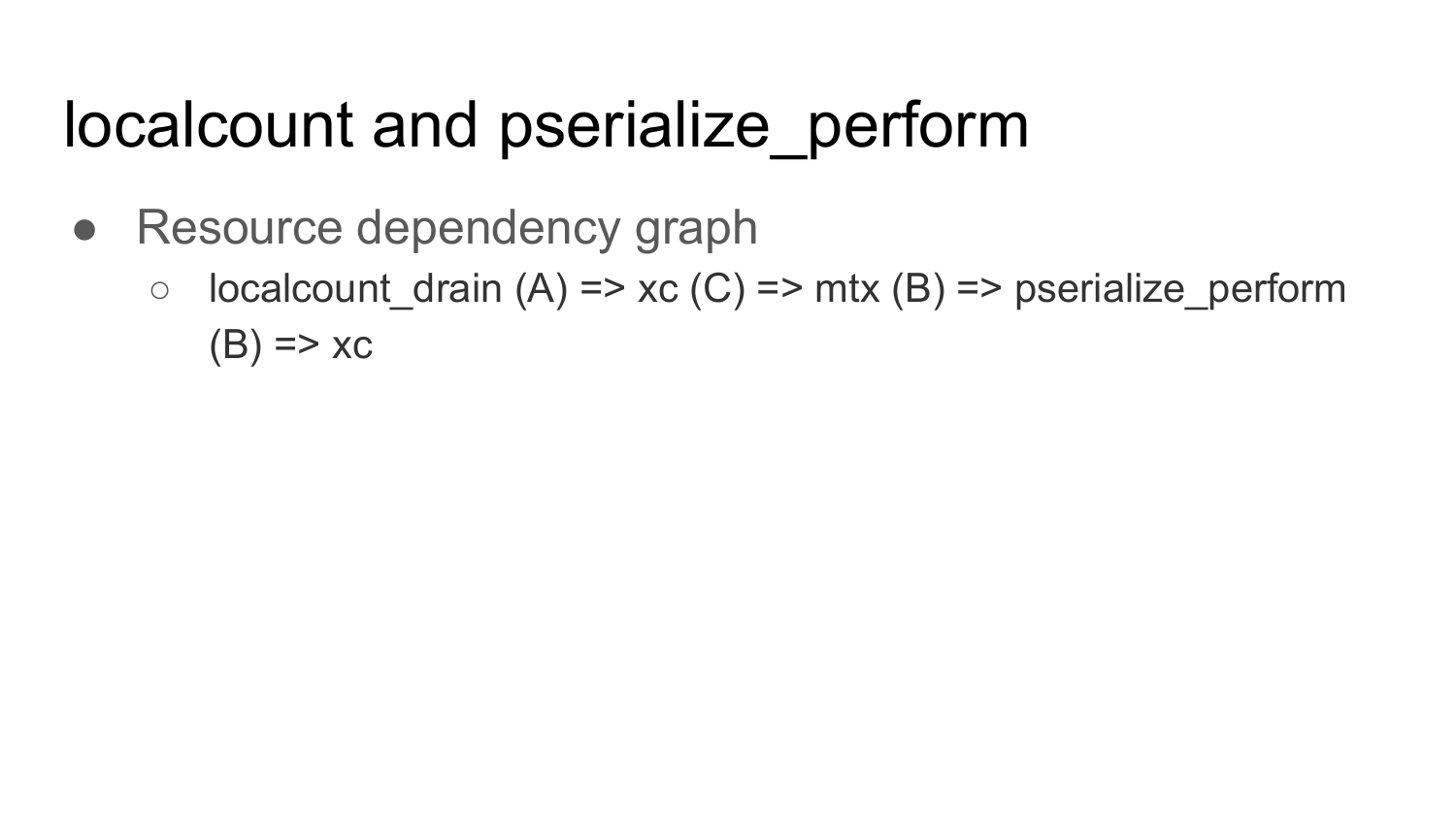## Examples of Race Conditions

- A xcall bug
- curlwp\_bind and LWP migration
- Reference leaks on callout reset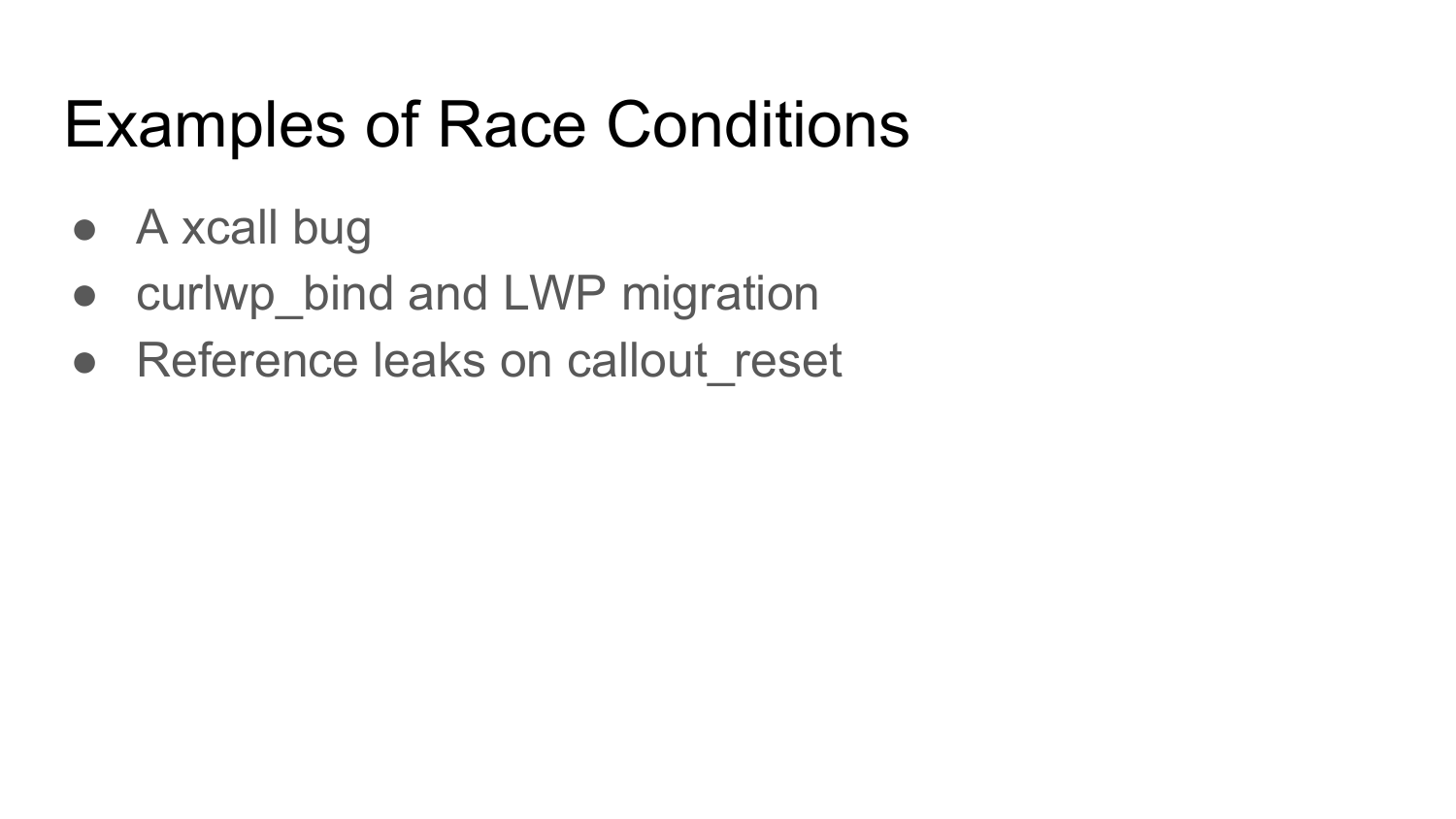# A xcall Bug

- Typical usage
	- xc\_wait(xc\_broadcast(XC\_HIGHPRI, func, arg1, arg2))
		- XC\_HIGHPRI uses softints to run a callback
		- xc wait waits for completions of all callbacks
- xcall manages running callbacks and finished callbacks with two global counters: xc\_headp and xc\_donep
	- $\circ$  When one request is accepted, xc headp  $+= N$  where N is the number of CPUs
	- When one callback finishes, xc\_donep++
	- $\circ$  Once xc\_donep == xc\_headp, the request is competed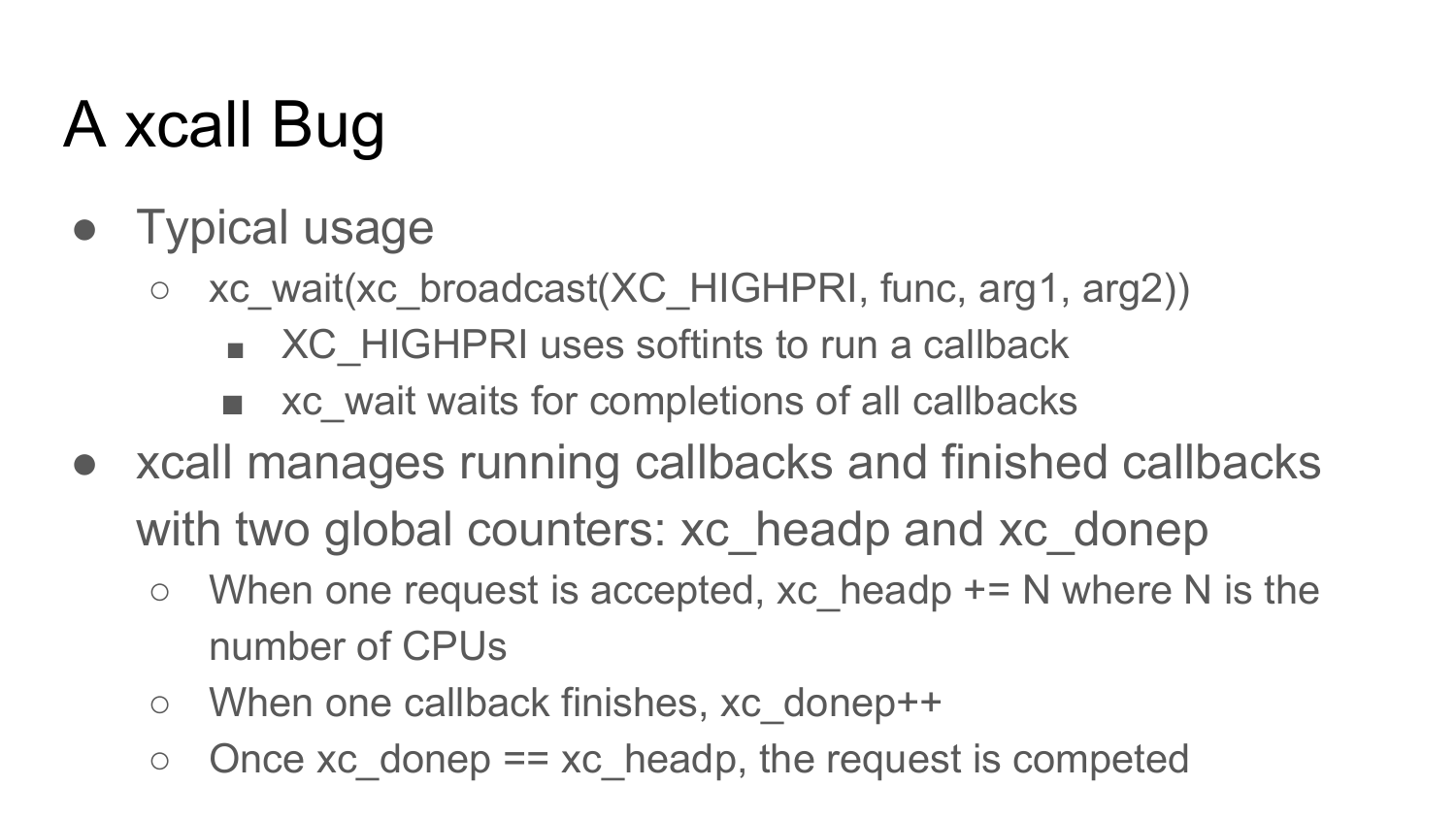# A xcall Bug

- The bug
	- xc\_donep++ was done *before* executing a callback
- Impacts
	- $\circ$  xc wait can return before the last request has been done
	- A subsequent request can be accepted
- Solution
	- $\circ$  xc donep++ after executing a callback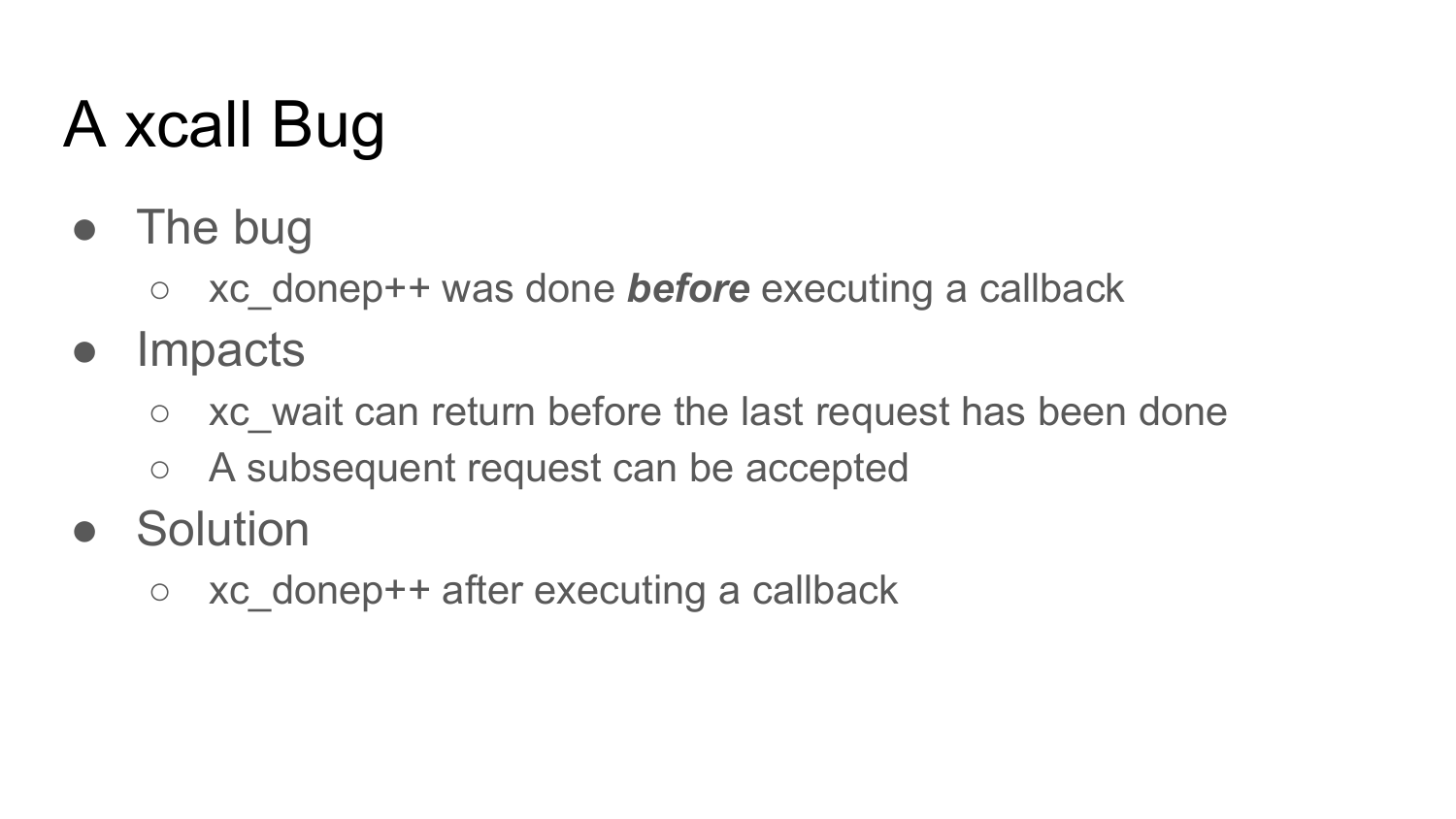# curlwp\_bind and LWP migration

- curlwp bind and psref
	- $\circ$  bound = curlwp bind();
	- psref\_acquire(...);
	- psref\_release(...);
	- curlwp\_bindx(bound);
- psref release has an assertion that checks whether a current LWP hadn't migrated
- But the assertion rarely failed for some reason...
- curlwp bind couldn't surely prevent migrations
- What happened?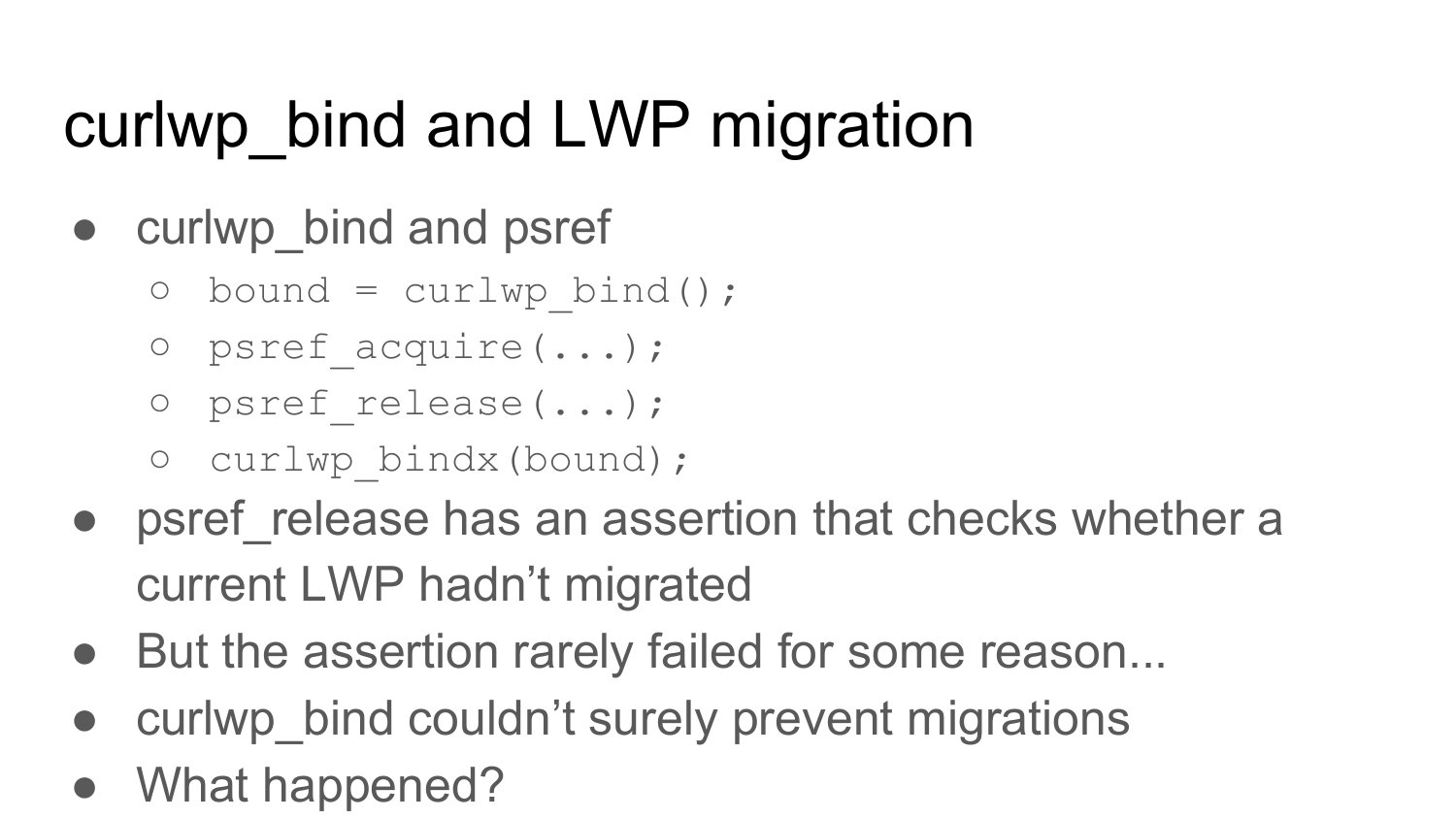# curlwp bind and LWP migration (Explanation)

- curlwp bind just sets the LP BOUND flag to the current LWP
- The flag suppresses a migration
- A migration takes place on a context switch *if scheduled*
- The scheduler load-balances LWPs between CPUs
	- It forces to migrate a hogging LWP to another CPU
	- It periodically checks all LWPs in a kthread, schedules migrations
	- It checks LP BOUND and skips LWPs with the flags
- A context switch (mi\_switch) **doesn't check** the flag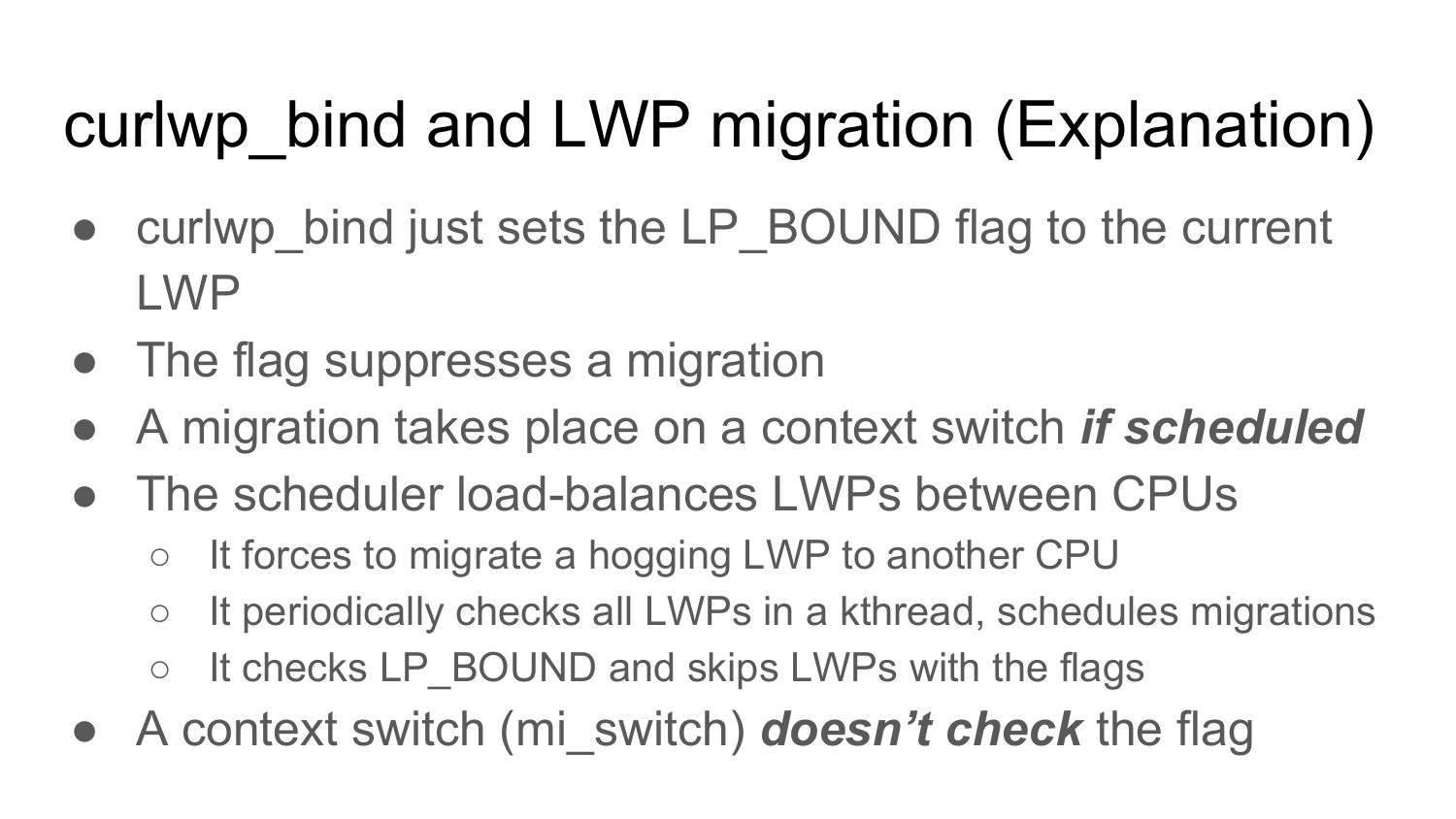# curlwp bind and LWP migration (Explanation)

- Thread A: is running on one CPU
- Scheduler: does load balancing on another CPU
	- And schedule Thread A to be migrated
- Thread A: calls curlwp bind and psref acquire
- Thread A: is preempted and is migrated to another CPU
- Thread A: is dispatched again and calls psref release
	- psref release notices the migration and boom!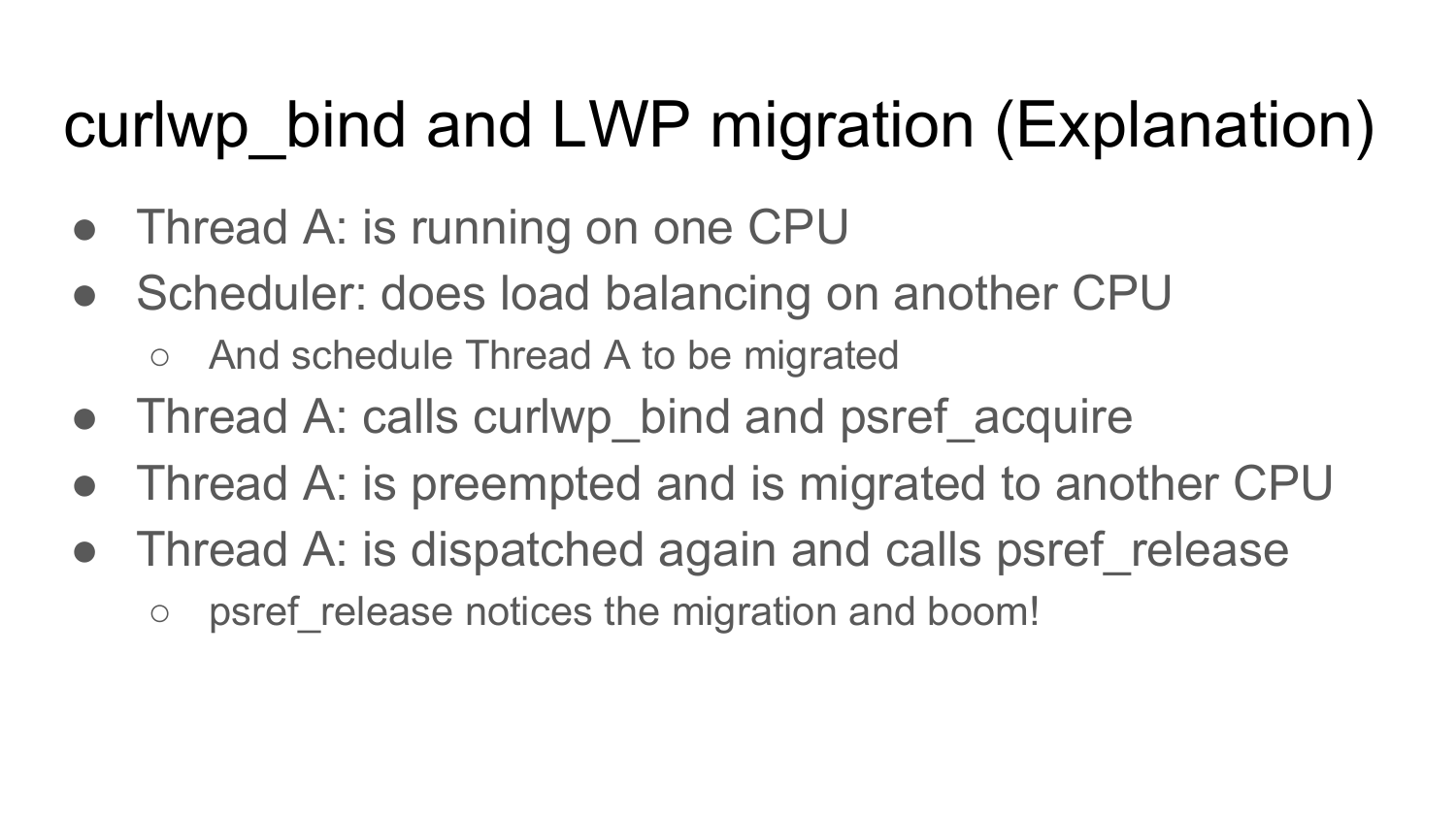# curlwp\_bind and LWP migration (Explanation)

- Solution
	- Check the flag in mi\_siwtch too